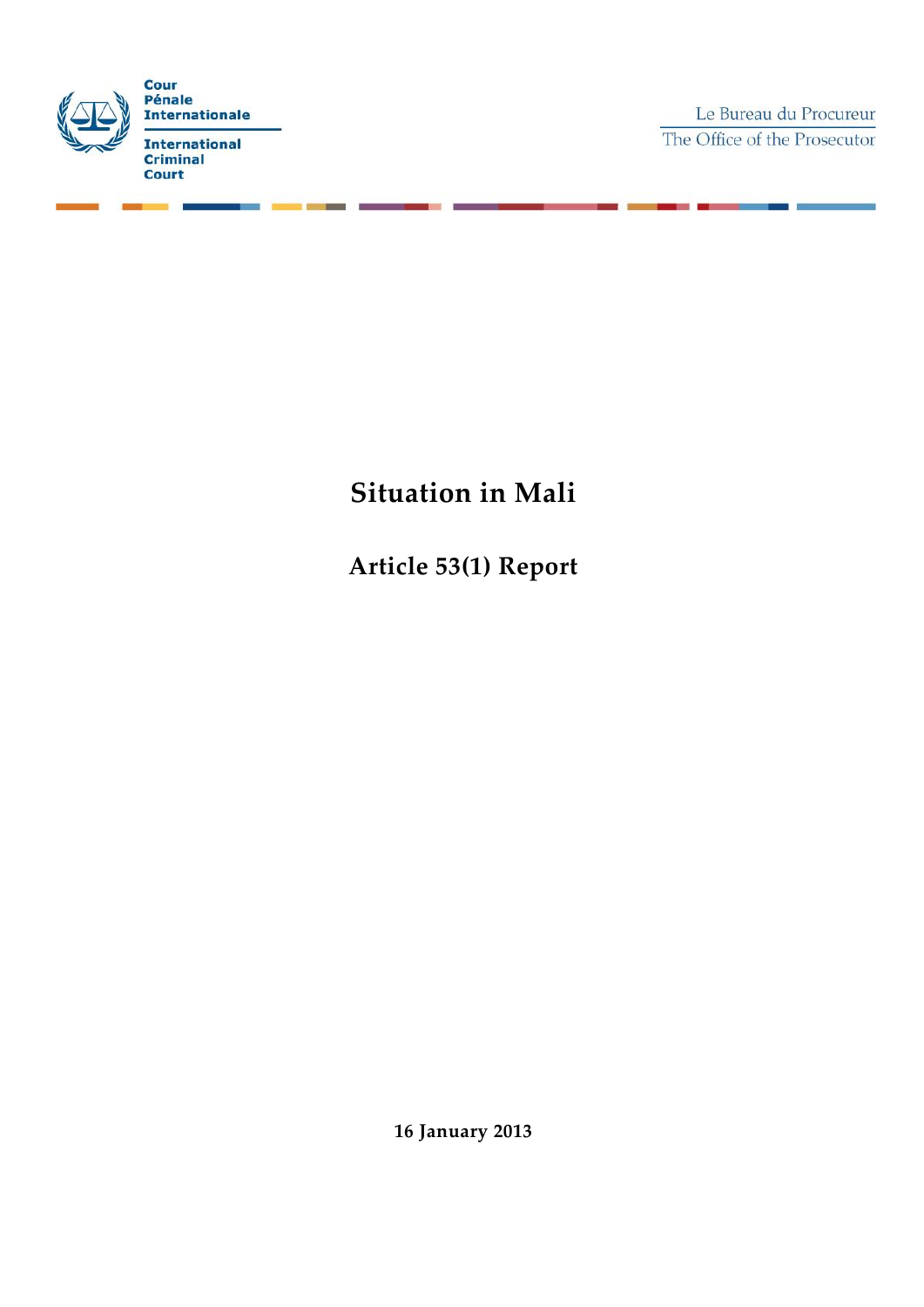# **Table of Content**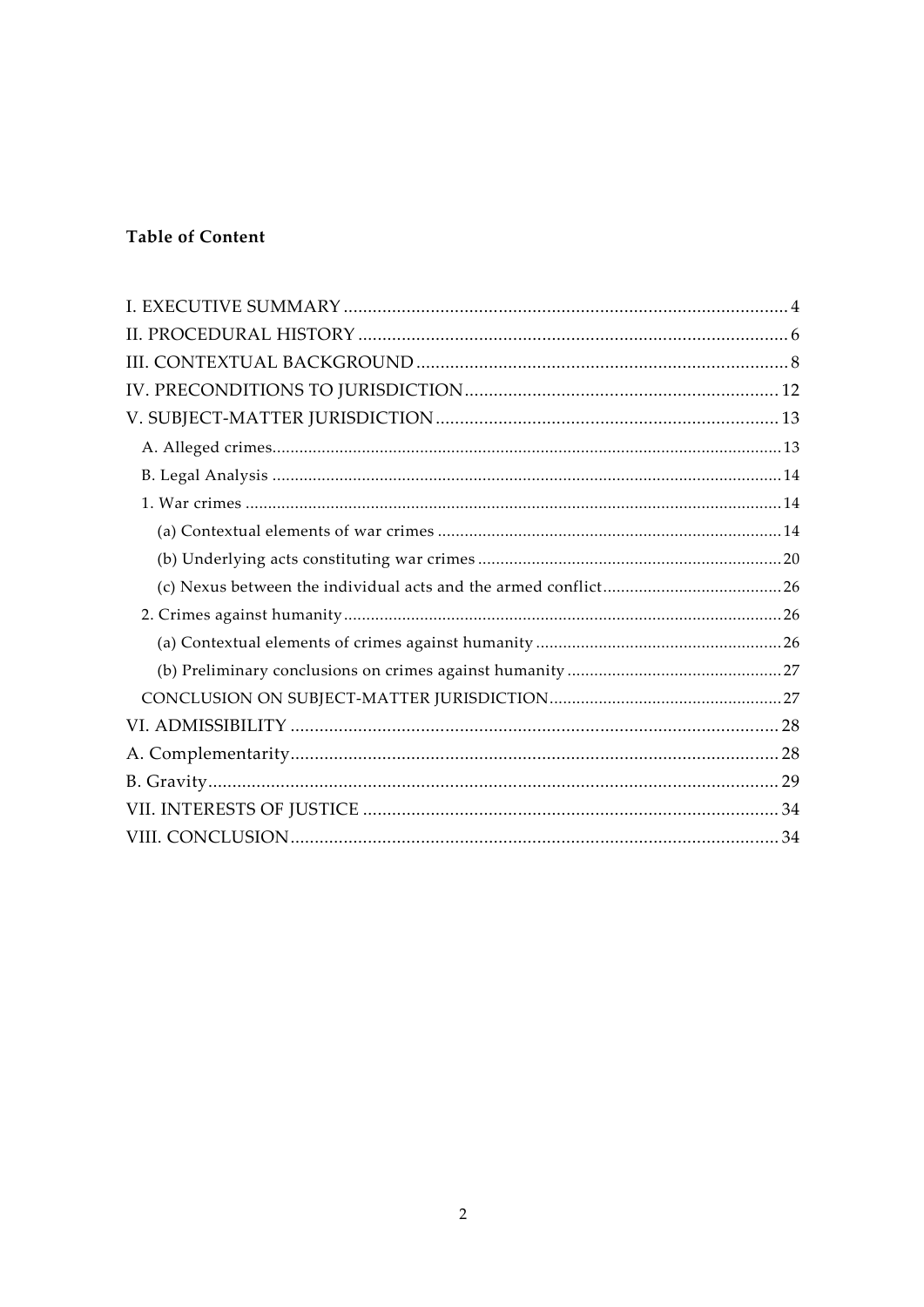## **List of Abbreviations**

| <b>AFISMA</b> | African-led International Support Mission in Mali                         |
|---------------|---------------------------------------------------------------------------|
| AI            | Amnesty International                                                     |
| AIG           | Armed Islamic Group (also : Groupe Islamique Armé, GIA)                   |
| <b>AQIM</b>   | Al-Qaeda in the Islamic Maghreb                                           |
| AU            | African Union                                                             |
| <b>ECOWAS</b> | Economic Community Of West African States                                 |
| <b>FIDH</b>   | Fédération Internationale des Ligues des Droits de l'Homme (International |
|               | Federation for Human Rights)                                              |
| <b>FPR</b>    | Forces Patriotiques de Résistance (Patriotic Resistance Forces)           |
| <b>GIA</b>    | Groupe Islamique Armé (also: Armed Islamic Group, AIG)                    |
| <b>GSPC</b>   | Groupe Salafiste pour la Prédication et le Combat (Salafist Group for     |
|               | Preaching and Combat)                                                     |
| <b>HRW</b>    | Human Rights Watch                                                        |
| ICC           | <b>International Criminal Court</b>                                       |
| ICG           | <b>International Crisis Group</b>                                         |
| <b>ICRC</b>   | International Committee of the Red Cross                                  |
| <b>ICTY</b>   | International Criminal Tribunal for the former Yugoslavia                 |
| <b>MNLA</b>   | Mouvement national de libération de l'Azawad (National Movement for       |
|               | the Liberation of Azawad)                                                 |
| <b>MUJAO</b>  | Mouvement pour l'unicité et le jihad en Afrique de l'Ouest (Movement for  |
|               | Oneness and Jihad in West Africa)                                         |
| <b>NGO</b>    | Non-governmental organization                                             |
| <b>OCHA</b>   | Office for the Coordination of Humanitarian Affairs                       |
| <b>OHCHR</b>  | Office of the High Commissioner for Human Rights                          |
| OTP           | Office of the Prosecutor                                                  |
| <b>RCP</b>    | Regiment of Paratrooper-Commandos                                         |
| <b>UN</b>     | <b>United Nations</b>                                                     |
| <b>UNDP</b>   | United Nations Development Program                                        |
| <b>UNESCO</b> | United Nations Educational, Scientific and Cultural Organization          |
| <b>UNHCR</b>  | Office of the United Nations High Commissioner for Refugees               |
| <b>UNICEF</b> | United Nations Children's Fund                                            |
| <b>UNSC</b>   | United Nations Security Council                                           |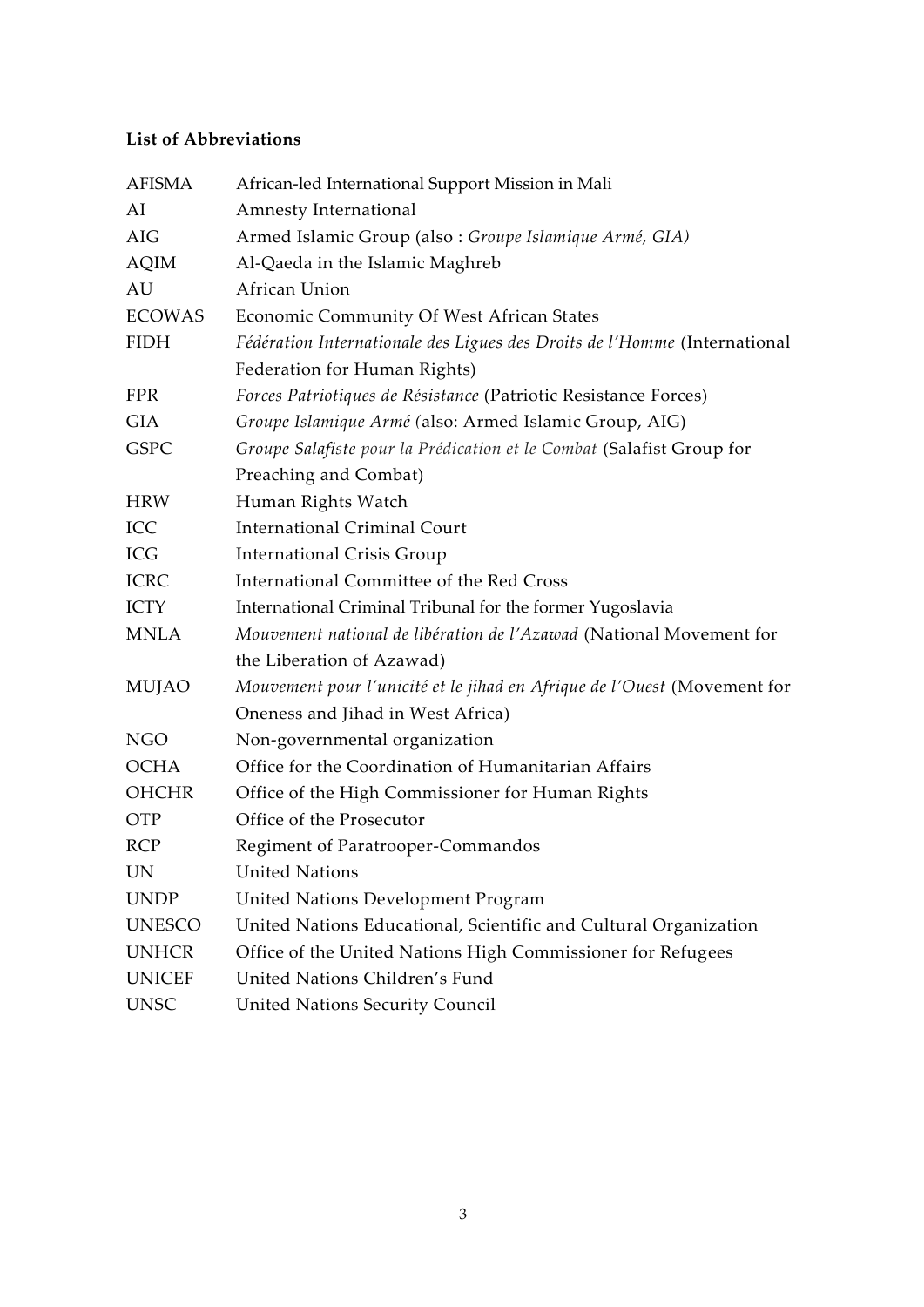#### **I. EXECUTIVE SUMMARY**

#### *Article 53 criteria*

1. In determining whether there is a reasonable basis to proceed with an investigation, the Statute provides that the Prosecutor shall consider the factors set out in article  $53(1)(a)-(c)$ , namely in relation to: jurisdiction, admissibility and the interests of justice. Although the Office is not required to publicise its report when acting pursuant to a referral under article 53(1), it has decided to do so in the interests of promoting clarity with respect to its statutory activities and decisions. This report is based on information gathered by the Office from January until December 2012.

#### *Procedural History*

2. On 18 July 2012, the Malian Government referred "the Situation in Mali since January 2012" to the ICC.

#### *Contextual background*

- 3. As of around 17 January 2012, an ongoing non-international armed conflict continued in the territory of Mali between the government forces and different organized armed groups, particularly the *Mouvement national de libération de l'Azawad* (National Movement for the Liberation of Azawad, MNLA), al-Qaeda in the Islamic Maghreb (AQIM), Ansar Dine and the *Mouvement pour l'unicité et le jihad en Afrique de l'Ouest* (Movement for Oneness and Jihad in West Africa, MUJAO) and 'Arab militias', as well as between these armed groups themselves absent the involvement of government forces.
- 4. The armed conflict in Mali can be separated into two phases. The first phase began on 17 January 2012 with the attack by MNLA on the Malian Forces military base in Menaka (Gao region). This phase ended on 1 April 2012 when the Malian Armed Forces withdrew from the north. The second phase commenced immediately when non-State armed groups seized control of the North. This phase of the conflict is characterized primarily by armed clashes between the different armed groups, trying to gain exclusive control over the territory in the North, as well as by sporadic attempts by governmental forces to combat such armed groups and retake territorial control.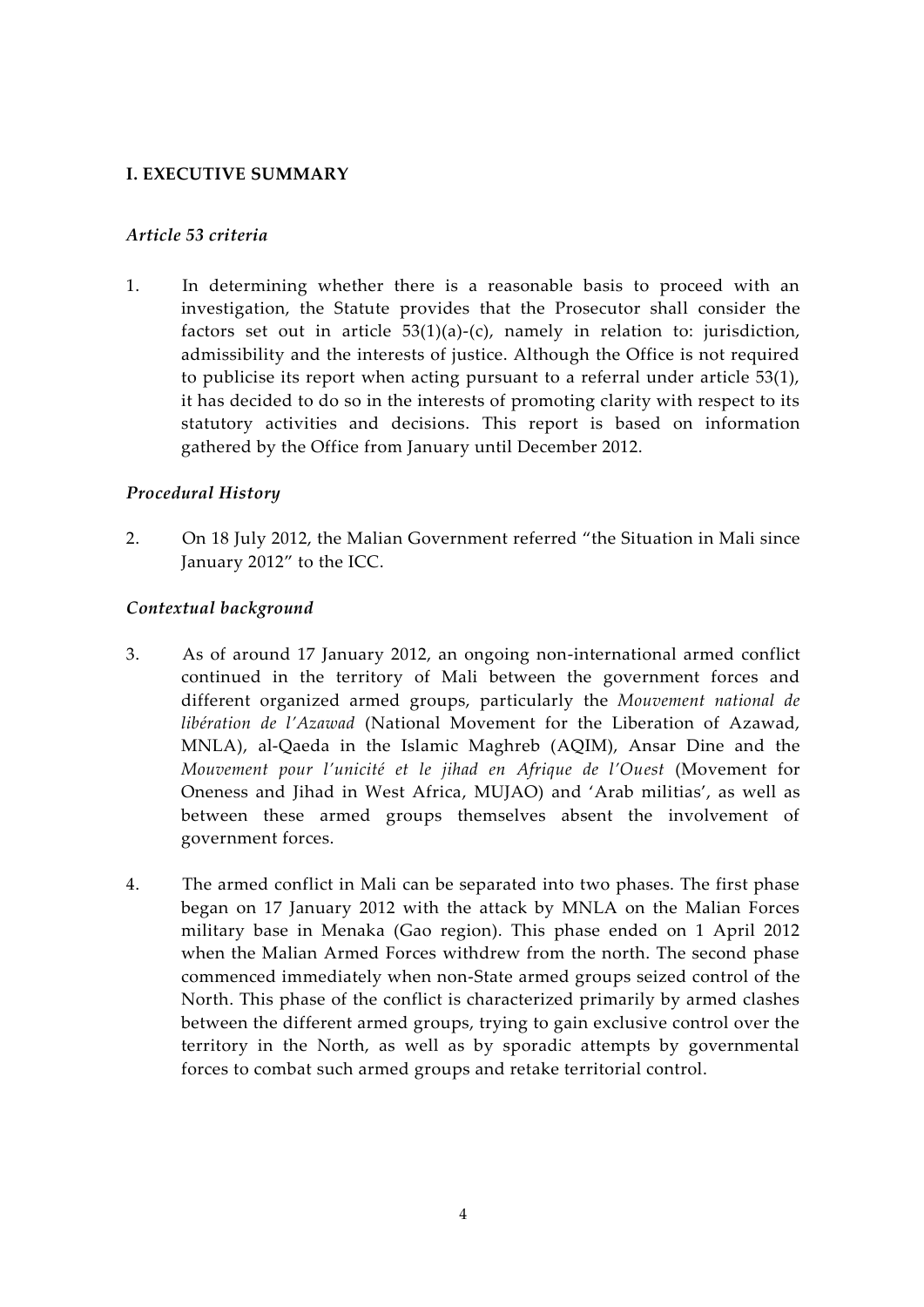#### *Jurisdiction*

- 5. *Jurisdiction ratione temporis*: Mali signed the Rome Statute on 17 July 1998, and deposited its instrument of ratification on 16 August 2000. As such, the Court has jurisdiction over crimes against humanity, war crimes and genocide committed on the territory of Mali or by its nationals from 1 July 2002 onwards. On 18 July 2012, the Malian authorities referred the situation in Mali to the ICC with respect to alleged crimes committed "since the month of January 2012" with no end-date.<sup>1</sup> The OTP may therefore investigate crimes committed after the date of receipt of the referral if they occur in the context of the Situation in Mali.<sup>2</sup>
- 6. *Jurisdiction ratione loci/jurisdiction ratione personae*: The Court has jurisdiction *ratione loci* under Article 12(2)(a). The Malian government referred "the Situation in Mali" to the Court with no limitations on the scope of territorial jurisdiction of the Court.<sup>3</sup> The OTP may therefore investigate crimes committed within the entire territory of Mali if warranted.
- 7. *Jurisdiction ratione materiae:* The information available indicates that there is a reasonable basis to believe that war crimes have been committed in Mali since January 2012, namely: (1) murder constituting war crime under Article  $8(2)(c)(i)$ ; (2) the passing of sentences and the carrying out of executions without due process constituting war crime under Article  $8(2)(c)(iv)$ ; (3) mutilation, cruel treatment and torture constituting war crimes under Article  $8(2)(c)(i)$ ; (4) intentionally directing attacks against protected objects constituting war crimes under Article 8(2)(e)(iv); (5) pillaging constituting war crime under Article  $8(2)(e)(v)$ ; and (6) rape constituting war crimes under Article 8(2)(e)(vi).
- 8. At this stage, the information available does not provide a reasonable basis to conclude that crimes against humanity under Article 7 have been committed.

<sup>1</sup> République du Mali, Renvoi de la situation au Mali, 18 Juillet 2012, (http://www.icc cpi.int/NR/rdonlyres/A245A47F-BFD1-45B6-891C-

<sup>3</sup>BCB5B173F57/0/ReferralLetterMali130712.pdf).

<sup>2</sup> *The Prosecutor v. Callixte Mbarushimana*, "Decision on the Prosecutor's Application for a Warrant of Arrest against Callixte Mbarushimana", ICC-01/04-01/10-1, 11 October 2010, para. 6; *Situation in the Republic of Cote d'Ivoire*, "Corrigendum to 'Decision Pursuant to Article 15 of the Rome Statute on the Authorisation of an Investigation into the Situation in the Republic of Cote d'Ivoire'", ICC-02/11-14- Corr, 15 November 2011, paras. 178–179.

<sup>&</sup>lt;sup>3</sup> République du Mali, Renvoi de la situation au Mali, 18 Juillet 2012, (http://www.icccpi.int/NR/rdonlyres/A245A47F-BFD1-45B6-891C- 3BCB5B173F57/0/ReferralLetterMali130712.pdf).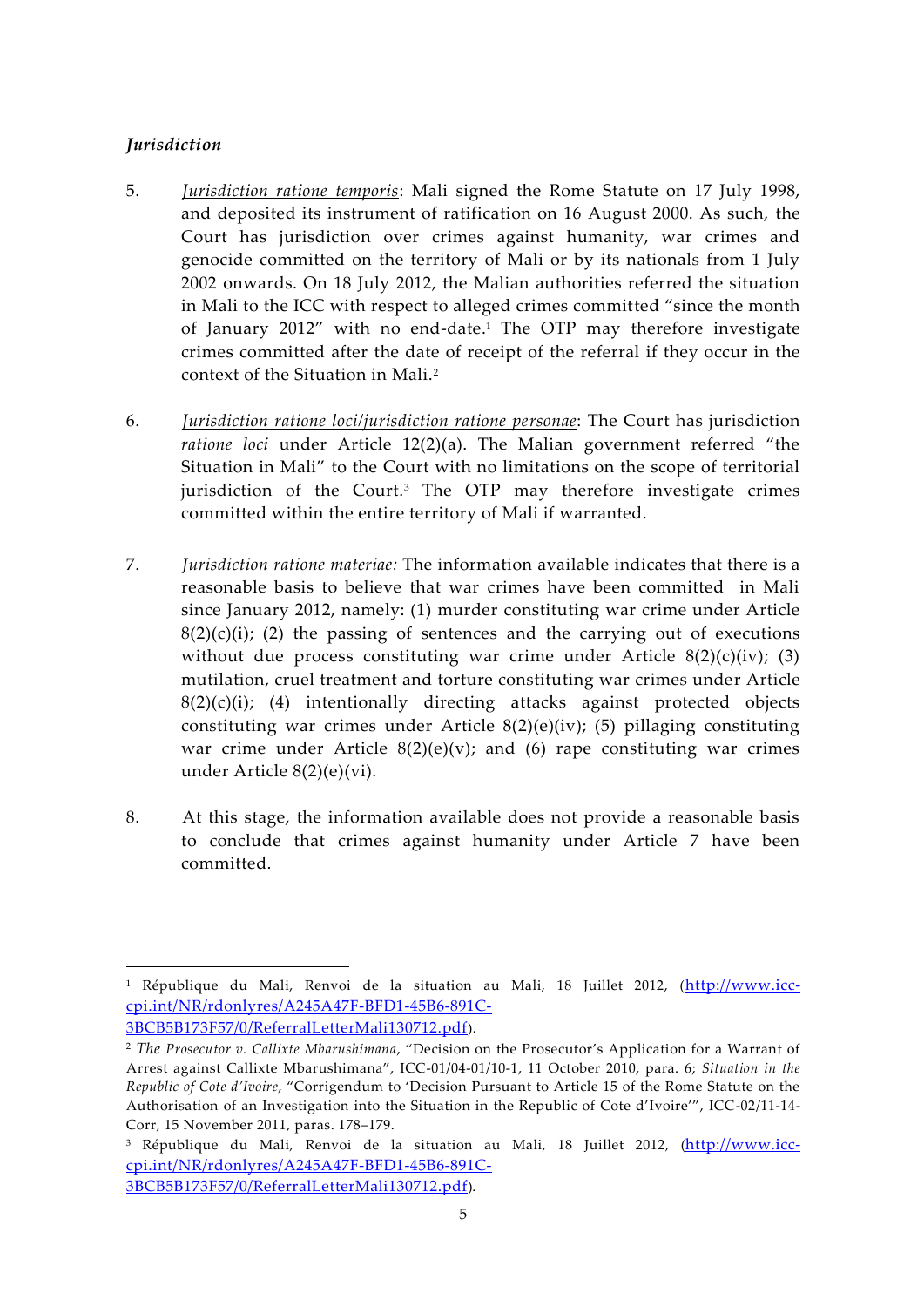## *Admissibility*

- 9. The information available provides an indication of those persons and groups who appear to bear responsibility for the alleged crimes.
- 10. *Complementarity:* At this stage there are no national proceedings in Mali or in any other State against individuals who appear to bear the greatest responsibility for crimes that the OTP would investigate.
- 11. *Gravity*: On the basis of information available, the allegations identified in this report appear to be of sufficient gravity to justify further action by the Court, based on an assessment of their scale, nature, manner of commission and impact.
- 12. Accordingly, the potential cases that would likely arise from an investigation of the situation would be admissible pursuant to article  $53(1)(b)$ .

## *Interests of Justice*

13. Based on the available information, there are no substantial reasons to believe that the opening of an investigation into the Situation in Mali would not be in the interests of justice.

## *Conclusion*

14. The Prosecutor, having evaluated the available information, has decided to initiate an investigation into the Situation in Mali since January 2012.

## **II. PROCEDURAL HISTORY**

- 15. The Office has been analysing the situation in Mali since violence erupted in northern Mali on or about 17 January 2012.
- 16. On 24 April 2012, the Office issued a public statement recalling that Mali is a State Party to the Rome Statute, and that the Court has jurisdiction over possible war crimes, crimes against humanity or genocide that may be committed on the territory of Mali or by Malian nationals as of 1 July 2002. <sup>4</sup>

<sup>4</sup> OTP Statement regarding the situation in Mali, 24 April 2012, (http://www.icc cpi.int/en\_menus/icc/press%20and%20media/press%20releases/Pages/otpstatement240412.a spx).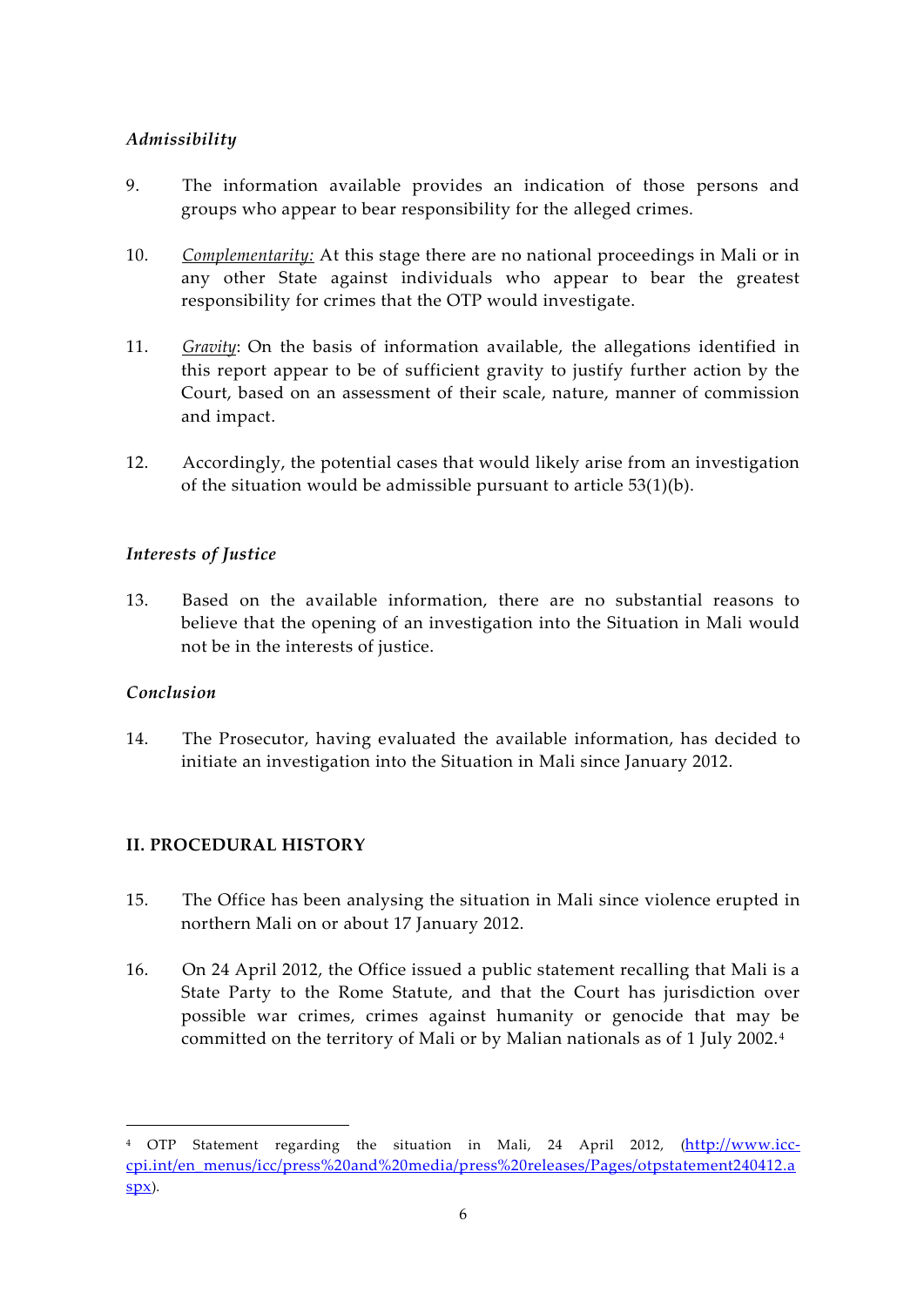- 17. On 30 May 2012, the Malian Cabinet made a public decision to refer crimes committed since January 2012 by MNLA, AQIM, Ansar Dine, and other armed groups in the regions of Kidal, Gao and Timbuktu to the ICC. The Cabinet further stated that this situation has led to the withdrawal of the services of the administration of justice, making it impossible to deal with these cases before the competent national tribunals.<sup>5</sup>
- 18. On 01 July 2012, the Office issued a public statement indicating that directing attacks against and the deliberate damaging of shrines of Muslim saints in the city of Timbuktu may constitute war crimes under the Rome Statute. <sup>6</sup>
- 19. On 5 July 2012, the Security Council adopted resolution 2056 based on Chapter 7 *of the UN Charter, in which it* stressed that attacks against buildings dedicated to religion or historic monuments can constitute violations of international law which may fall under Additional Protocol II to the 1949 Geneva Conventions and the Rome Statute of the International Criminal Court.<sup>7</sup>
- 20. On 7 July 2012, during a summit held in Ouagadougou, Burkina Faso, the Contact Group on Mali<sup>8</sup> of the Economic Community of West African States (ECOWAS) called for an ICC investigation into war crimes committed by rebels in the North of Mali, referring specifically to the destruction of historical monuments in Timbuktu and the arbitrary detention of persons. The Contact Group called upon the ICC "to initiate the necessary enquiries in order to identify the perpetrators of these war crimes and to initiate the necessary legal proceedings against them."<sup>9</sup>

<sup>5</sup> The decision states in the original: «*Le Conseil des Ministres a entendu une communication relative à la* saisine de la Cour Pénale internationale des faits commis par le Mouvement National de Libération de *l'Azawad (MNLA), Al-Qaïda au Maghreb Islamique (AQMI), Ançardine et d'autres groupuscules armés dans les régions de Kidal, Gao et Tombouctou depuis le mois de janvier 2012. Depuis le mois de janvier 2012, des groupes armés se sont attaqués à plusieurs localités situées dans les régions de Kidal, Gao et Tombouctou commettant des faits extrêmement graves pouvant être qualifiés de crimes de guerre, de crimes contre l'humanité ou d'autres violations graves du droit international humanitaire. Cette situation a entraîné le retrait des services de l'Administration de la Justice de ces localités, rendant impossible le traitement de ces affaires par les juridictions nationales compétentes. Conformément au Statut de Rome, le Mali en tant qu'Etat partie et Etat sur le territoire duquel les faits incriminés se sont produits, a décidé de déférer au Procureur de la Cour Pénale Internationale les faits survenus dans les trois Régions*. » Communique du conseil des ministres du Mercredi 30 Mai 2012, 30 May 2012.

<sup>6</sup> Prosecutor's Statement on Mali, 01 July 2012, published in the OTP Briefing, Issue #126, 20 June ‐ 3 July 2012, (http://www.icc-cpi.int/NR/rdonlyres/B8B506C8-E2DE-4FF5-A843- B0687C28AA6C/284735/OTPBriefing20June3July2012.pdf).

<sup>7</sup> UNSC Resolution 2056 (2012) - 5 July 2012, para 18.

<sup>8</sup> The ECOWAS Contact Group on Mali comprised of Benin, Cote d'Ivoire, Niger, Nigeria, Liberia and Burkina Faso and Togo.

<sup>9</sup> ECOWAS Press Statement No. 191/2012, ECOWAS Calls for Government of National Unity in Mali, 9 July 2012.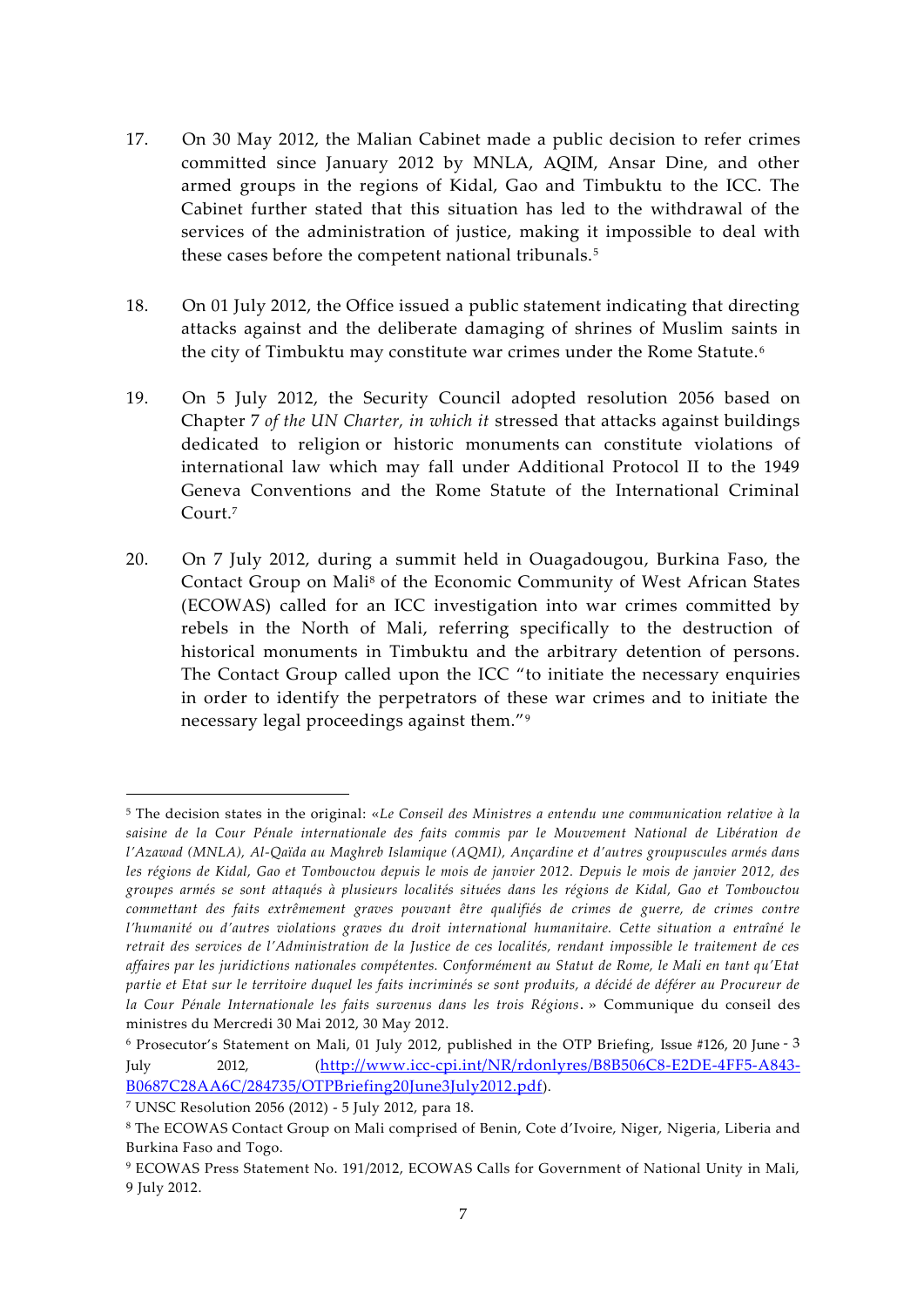- 21. On 18 July 2012, the Malian Government referred "the Situation in Mali since January 2012" to the ICC.<sup>10</sup>
- 22. In August and October 2012, the OTP sent two missions to Mali for the purpose of verifying information in its possession.

#### **III. CONTEXTUAL BACKGROUND**

#### *Administration and population*

- 23. The Republic of Mali is a landlocked country in Western Africa, bordering Algeria to the North, Niger to the East, Burkina Faso and Côte d'Ivoire to the South, Guinea to the South-West, and Senegal and Mauritania to the West.<sup>11</sup> Mali is divided into eight *régions* and one district each administered by a governor. The regions are Gao, Kayes, Kidal, Koulikoro, Mopti, Ségou, Sikasso, Timbuktu and the capital district Bamako.<sup>12</sup> Just as the great majority of the other eight Sahelian countries<sup>13</sup>, Mali is among the poorest and least developed in the world, rated 178th of 187 countries on the UNDP human development index of 2011.<sup>14</sup> 47.4 % of the population is living below the national poverty line according to the World Bank poverty headcount ratio.<sup>15</sup>
- 24. The total population of Mali is estimated at around 15,839,538. <sup>16</sup> The main ethnic groups are the Mande 50% (Bambara, Malinke, Soninke), Peul 17%, Voltaic 12%, Songhai 6%, Tuareg and Moor 10%.<sup>17</sup> The predominant religion

<sup>10</sup> The referral letter to the Prosecutor reads in the original: "*En vertu de l'article 14 du Statut de la Cour pénale internationale (CPI), l'Etat du Mali, en tant qu'Etat partie au Statut de Rome, a l'honneur de déférer devant vous les crimes les plus graves commis depuis le mois de janvier 2012 sur son territoire dans la mesure où les juridictions maliennes sont dans l'impossibilité de poursuivre ou juger les auteurs. (…). En vertu de ce qui précède, l'Etat du Mali vous prie, Madame la Procureure, d'enquêter sur la situation au Mali depuis le mois de janvier 2012 en vue de déterminer si une ou plusieurs personnes identifiées devraient être accusées des crimes ci-dessus spécifiés*. " The full letter is available at http://www.icc cpi.int/NR/rdonlyres/A245A47F-BFD1-45B6-891C-

<sup>3</sup>BCB5B173F57/0/ReferralLetterMali130712.pdf).

<sup>11</sup> CIA World Factbook , Mali, February 2012.

<sup>12</sup> CIA World Factbook , Mali, February 2012.

<sup>13</sup> Burkina Faso, Cape Verde, Chad, Gambia, Guinea-Bissau, Mauritania, Niger and Senegal. With the exception of Cape Verde, ranked at Medium Human Development, all other seven countries including Mali, are ranked at Low Human Development in the UNDP Human Development Index. UNDP, Human Development Report 2011, p. 128-130.

<sup>14</sup> UNDP, Human Development Report 2011, p. 129.

<sup>15</sup> World Bank, Country Data, Mali, 2011.

<sup>16</sup> World Bank, Country Data, Mali, 2011.

<sup>17</sup> According to Al Jazeera out of this 10%, 7% is Tuareg. See: AJ, "Is Mali heading for a split?", 2 April 2012.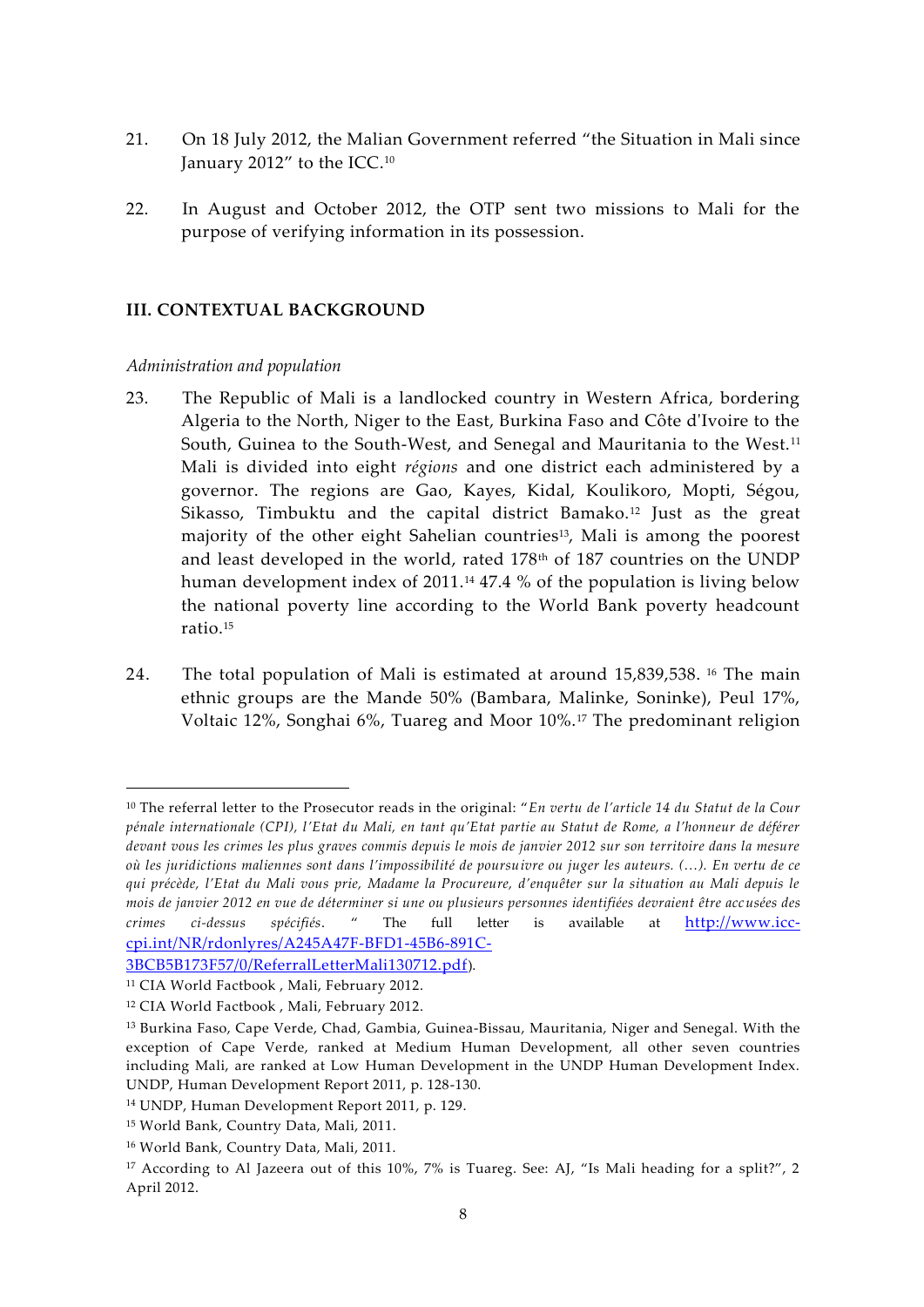is Muslim (90%) followed by indigenous beliefs (9%) and Christians  $(1\%)$ .<sup>18</sup> The rebel groups of the current rebellion are in great parts composed of ethnic Tuareg who predominantly live in northern Mali.

25. In 2012, the Situation in Mali was marked by two main events: first, the emergence of a rebellion in the North on or around 17 January, which resulted in Northern Mali being seized by armed groups; and second a coup d'état by a military junta on 22 March, which led to the ousting of President TOURE shortly before Presidential elections could take place, originally scheduled for 29 April 2012.

#### *The current rebellion*

- 26. The rebellion started with an attack by the Tuareg rebel movement, the Mouvement national de libération de l'Azawad (National Movement for the Liberation of Azawad, MNLA) on a military base in the town of Menaka in the Gao region on 17 January 2012.19
- 27. The Ansar Dine group as well as other armed groups joined, without necessarily coordinating operations between each other.20
- 28. Between 30 March and 2 April 2012 the rebels advanced and took the main cities and military bases of Gao, Kidal and Timbuktu, forcing the Malian military to withdraw to the southern regions of Mali.
- 29. Armed confrontations between Ansar Dine and the MNLA have been reported since June 2012.<sup>21</sup> The MNLA was eventually driven out of all urban centres and took up position outside the main cities.<sup>22</sup> By the end of June 2012, Timbuktu and Kidal were under the firm control of Ansar Dine and Gao under the control of MUJAO.<sup>23</sup> The presence of members from the Nigerian group "Boko Haram" has also been reported from Timbuktu.<sup>24</sup>

*The armed groups operating in the North*

30. The **MNLA** is reported to be a secular nationalist Tuareg movement with political and military branches that operate in the Azawad desert in northern

<sup>18</sup> CIA World Factbook , Mali, February 2012.

<sup>&</sup>lt;sup>19</sup> According to Government sources the attack started on 17 January 2012. According to media reports quoting witnesses the attack started already on 16 January 2012. See Reuters, "Tuareg fighters attack town in northern Mali", 17 January 2012; and Le Journal du Mali, "Nord-Mali : Menaka aux prises avec la Rebellion", 17 January 2012.

<sup>20</sup> ICG, "Avoiding Escalation", 18 July 2011, p. 16.

<sup>21</sup> JA, "Mali : affrontements entre des islamistes et des touaregs dans le Nord", 8 June 2012.

<sup>22</sup> ICG, "Avoiding Escalation", 18 July 2011, p. 16.

<sup>23</sup> ICG, "Avoiding Escalation", 18 July 2011, p. 16-17.

<sup>24</sup> Information received from the Government of Mali.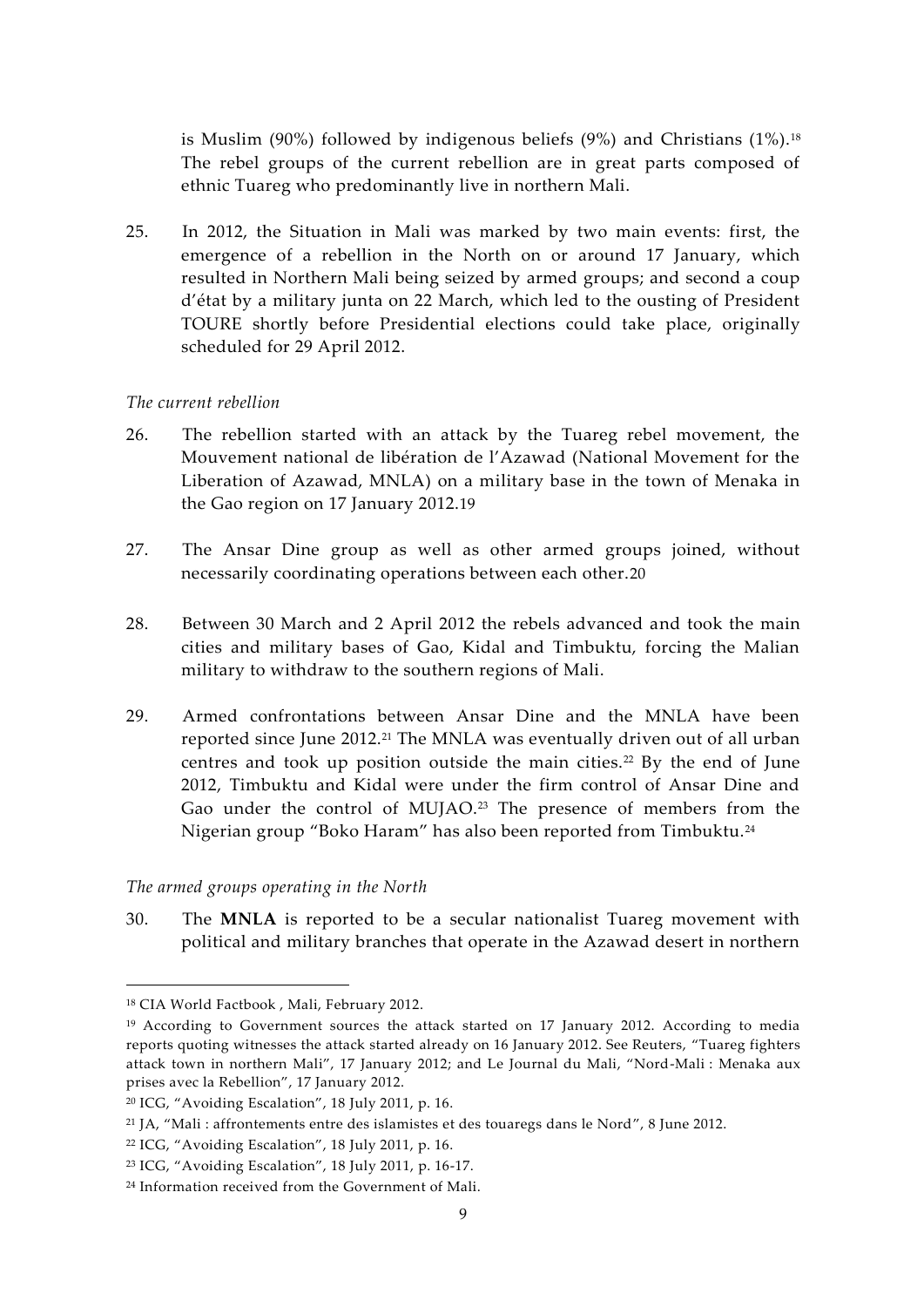Mali. It was created in October/November 2011 in Timbuktu out of an already existing Tuareg opposition movement.<sup>25</sup> The movement is primarily made up of former Tuareg fighters who have reportedly fought with the pro- Gaddafi forces and returned to their native lands at the end of the Libyan revolution in 2011.

- 31. **Ansar Dine** is regarded as a Tuareg jihadist salafist movement<sup>26</sup>, aiming to impose Sharia law in all of Mali.<sup>27</sup> This movement thus presents a radically different Tuareg nationalism from the one represented by the MNLA.<sup>28</sup> While Ansar Dine was unable to reach an agreement on joining forces with the MNLA, it has links with different armed radical groups groups in northern Mali, including **Al Qaeda in the Islamic Maghreb (**AQIM) and , the *Mouvement pour l'unicité et le jihad en Afrique de l'Ouest* (Movement for Oneness and Jihad in West Africa, MUJAO).<sup>29</sup>
- 32. **AQIM** is a militant jihadi salafist organization that is considered to be the successor of the Algerian *Groupe Salafiste pour la Prédication et le Combat* (Salafist Group for Preaching and Combat, GSPC) which emerged from the *Groupe Islamique Armé (GIA or* Armed Islamic Group, AIG).<sup>30</sup>
- 33. **The MUJAO** is reportedly a breakaway branch of AQIM. It published its first military statement in October 2011, declaring jihad in the largest sector of West Africa.<sup>31</sup>
- 34. Other armed actors include the Malian Armed Forces as well as different local defence groups loyal to the Government that have recently regrouped under the *Forces Patriotiques de Résistance* (Patriotic Resistance Forces – FPR).<sup>32</sup> The Armed Forces as well as the FPR are based in the southern regions of Mali.

<sup>25</sup> Think Africa Press, "The Causes of the Uprising in Northern Mali", 6 February 2012.

<sup>26</sup> Nick Couldry, Media, Society, World: Social Theory and Digital Media Practice, (Cambridge: Polity Press, 2012), p. 152.

<sup>27</sup> AllAfrica, "Mali: The Tuareg - Between Armed Uprising and Drought", 28 February 2012.

<sup>&</sup>lt;sup>28</sup> AllAfrica, "Mali: The Tuareg - Between Armed Uprising and Drought", 28 February 2012.

<sup>29</sup> ICG, "Avoiding Escalation", 18 July 2011, p. *i*.

<sup>30</sup> Stephen Harmon, "From GSPC to AQIM: The evolution of an Algerian islamist terrorist group into an Al-Qa'ida Affiliate and its implications for the Sahara-Sahel region" in Association Concerned Africa Scholars Bulletin, no. 85, Spring 2010, p. 1.

<sup>31</sup> Magharebia, "Al-Qaeda splinter group reveals internal erosion", 30 December 2011.

<sup>32</sup> JA, "Mali : formation de groupes d'autodéfense pour "libérer" le Nord", 22 July 2012; RFI, "Les «Forces patriotiques de résistance» annoncent la reconquête du nord du Mali", 21 July 2012.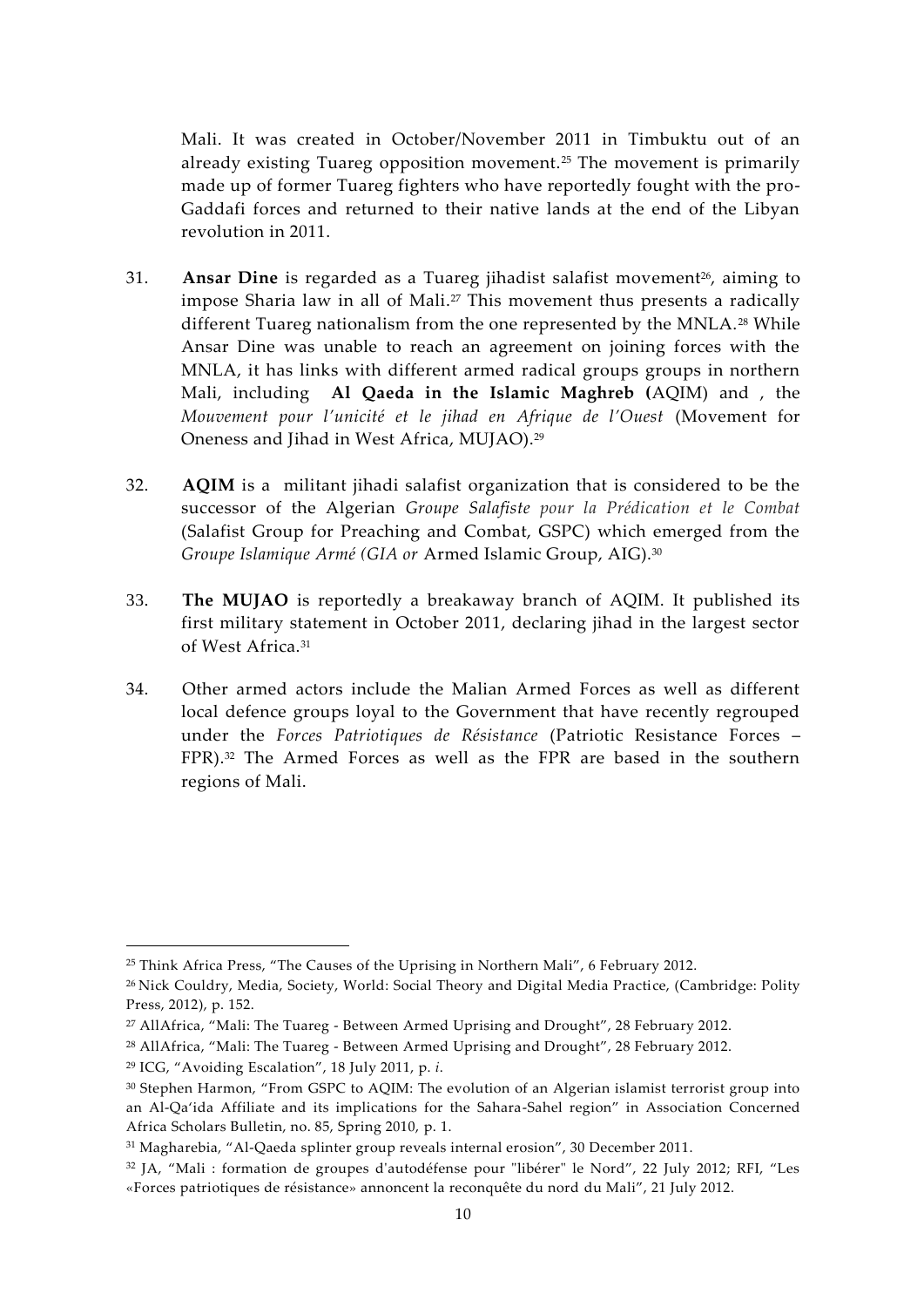#### *The Coup d'Etat*

- 35. On 22 March 2012, a week before presidential elections were scheduled to take place, a group of Malian soldiers, led by Captain Amadou Haya SANOGO, overthrew outgoing President TOURE.
- 36. Following widespread condemnation of the coup and international pressure, in particular, from the African Union (AU) and the Economic Community of West African States (ECOWAS), the military junta declared the prompt return to civil rule and a transition towards elections.<sup>33</sup> President COMPAORÉ's from Burkina Faso acts as ECOWAS Mediator for the Mali situation.
- 37. At the beginning of April 2012, President TOURÉ officially resigned as part of an agreement between ECOWAS and the military junta. Parliamentary speaker Dioncounda TRAORÉ was elected interim President<sup>34</sup> and Cheick Modibo DIARRA nominated as the new Prime Minister of the transitional government.<sup>35</sup> On 11 December 2012, President Dioncounda TRAORÉ appointed Diango CISSOKO as Prime Minister. <sup>36</sup>
- 38. The establishment of the transition reflected the efforts by the ECOWAS, AU and UN to consolidate and secure the transitional government in Bamako before addressing the crisis in the North.<sup>37</sup>
- 39. While the Burkinabe mediation is making contacts with armed groups in the North, preparations by AU and ECOWAS are underway to send an intervention force to Mali.<sup>38</sup>
- 40. On 5 July and on 2 October 2012, the United Nations Security Council (UNSC) adopted Resolution 2056 and 2071 respectively, stressing that the perpetrators of human rights violations and international humanitarian law shall be held accountable. <sup>39</sup>
- 41. On 20 December 2012, the UNSC adopted Resolution 2085 under Chapter VII of the UN Charter authorizing the deployment of the African-led International Support Mission in Mali (AFISMA) to support national

<sup>33</sup> OCHA, "Situation au Mali", Bulletin spécial nº 8, 5 April 2012; AFP, "Putsch au Mali: les principaux événements", 2 April 2012.

<sup>34</sup> JA, "Mali: Amadou Toumani Touré a officiellement démissionné", 8 April 2012; JA, "Mali: Amadou Sanogo a rencontré Dioncounda Traoré, futur président par intérim", 9 April 2012.

<sup>35</sup> JA, "Mali: Cheick Modibo Diarra nommé Premier ministre du gouvernement de transition", 17 April 2012.

<sup>36</sup> RFI, "Diango Cissoko est le nouveau Premier ministre malien", 12 December 2012.

<sup>37</sup> RFI, "Mali : ONU, UA et Cédéao exigent la dissolution de l'ex-junte", 08 June 2012.

<sup>38</sup> JA, "Ansar Eddine soutient la médiation burkinabè", 08 August 2012.

<sup>39</sup> UNSC Resolution 2056 (2012) - 5 July 2012, para. 13 and UNSC Resolution 2071 - Mali - 12 October 2012, preamble.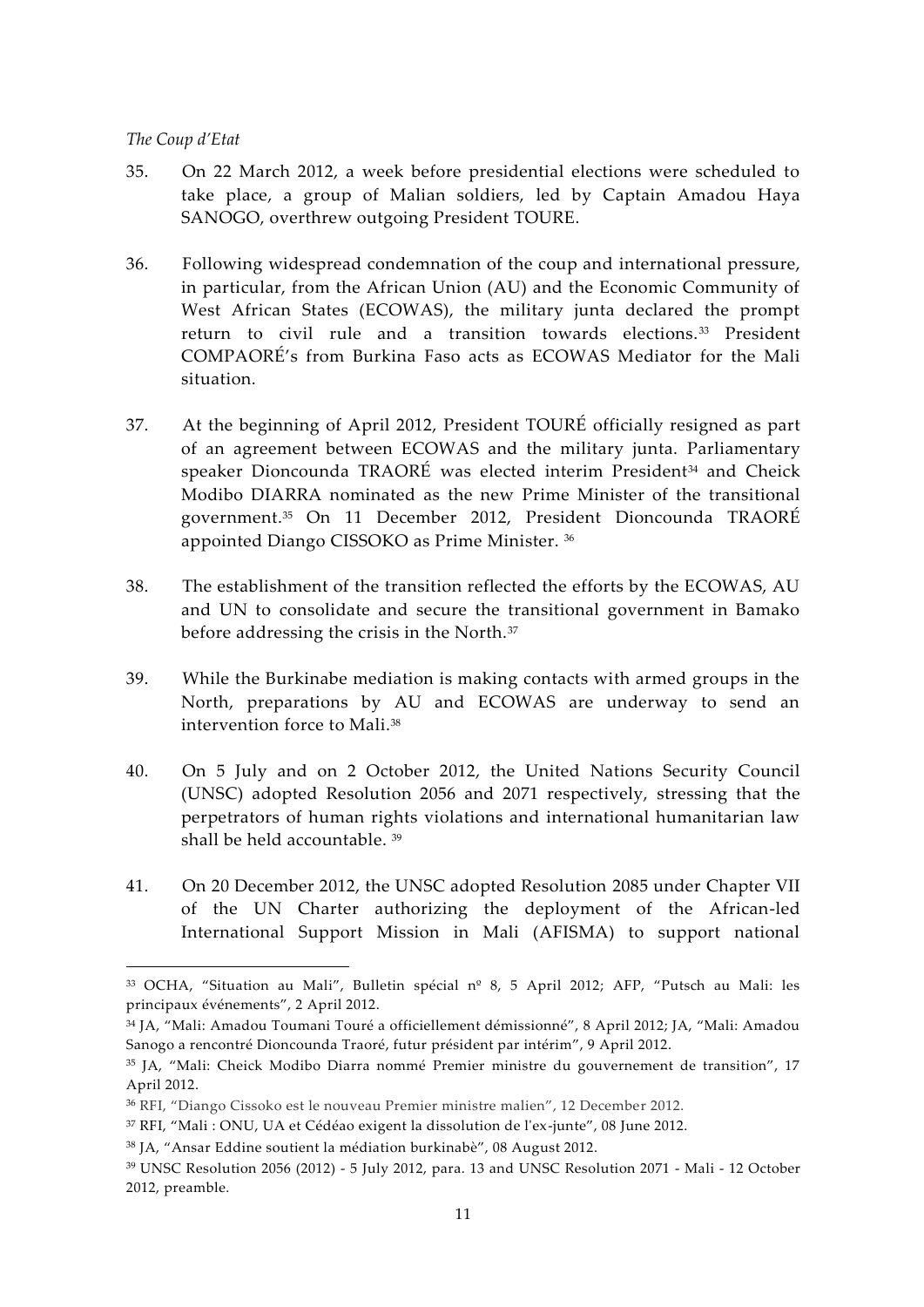authorities to recover the North.<sup>40</sup> The Resolution "calls upon AFISMA, consistent with its mandate, to support national and international efforts, including those of the International Criminal Court, to bring to justice perpetrators of serious human rights abuses and violations of international humanitarian law in Mali".<sup>41</sup>

#### **IV. PRECONDITIONS TO JURISDICTION**

- 42. Article 53(1) requires that the Prosecutor "shall, having evaluated the information made available to him or her, initiate an investigation unless he or she determines that there is no reasonable basis to proceed under this Statute".
- 43. For a crime to fall within the Court's jurisdiction: (i) the crime must have been committed within the timeframe specified in Article 11 of the Statute (jurisdiction *ratione temporis*); and (ii) there must be personal and/or territorial jurisdiction.<sup>42</sup>
- 44. *Jurisdiction ratione temporis*: Mali signed the Rome Statute on 17 July 1998 and deposited its instrument of ratification on 16 August 2000. The Court therefore has jurisdiction over ICC crimes committed on the territory of Mali or by its nationals as of 1 July 2002. On 18 July 2012, the Malian authorities referred the Situation in Mali to the ICC with respect to alleged crimes committed "since the month of January 2012".<sup>43</sup> The OTP may therefore investigate alleged crimes committed prior to the receipt of the referral on 19 July and thereafter.
- 45. *Jurisdiction ratione loci/jurisdiction ratione personae*:<sup>44</sup> Pursuant to Article 12, the crimes must occur in the territory of either a State Party to the Statute or a State that accepted the jurisdiction of the Court under Article 12(3); or the crime must have been committed by a national of a State in question. The alleged crimes under analysis were committed in the territory of Mali. Thus the Court has jurisdiction *ratione loci* under Article 12(2)(a). The OTP may investigate crimes committed within the entire territory of Mali if warranted.

<sup>40</sup> UNSC Resolution 2085 (2012) – 20 December 2012.

<sup>41</sup> UNSC Resolution 2085 (2012) – 20 December 2012, para.19.

<sup>42</sup> Article 12, Rome Statute of the International Criminal Court.

<sup>43</sup> République du Mali, Renvoi de la situation au Mali, 18 Juillet 2012, (http://www.icc cpi.int/NR/rdonlyres/A245A47F-BFD1-45B6-891C-3BCB5B173F57/0/ReferralLetterMali130712.pdf)

<sup>44</sup> It is sufficient to establish one of two jurisdictions set out in alternative in Article 12 (Article 12(2)(a) - jurisdiction *ratione loci* or Article 12(2)(b) - jurisdiction *ratione personae*), *Situation in the Republic of Côte D'Ivoire*, Pre-Trial Chamber III, Decision Pursuant to Article 15 of the Rome Statute on the Authorisation of an Investigation into the Situation in the Republic of Côte D'Ivoire, ICC-02/11- 12, 3 October 2011, para. 188 (The Pre-Trial Chamber III concluded that "since the requirement of jurisdiction *ratione loci* is fulfilled, the Chamber does not need to examine jurisdiction *ratione personae* under Article 12(2)(b) of the Statute).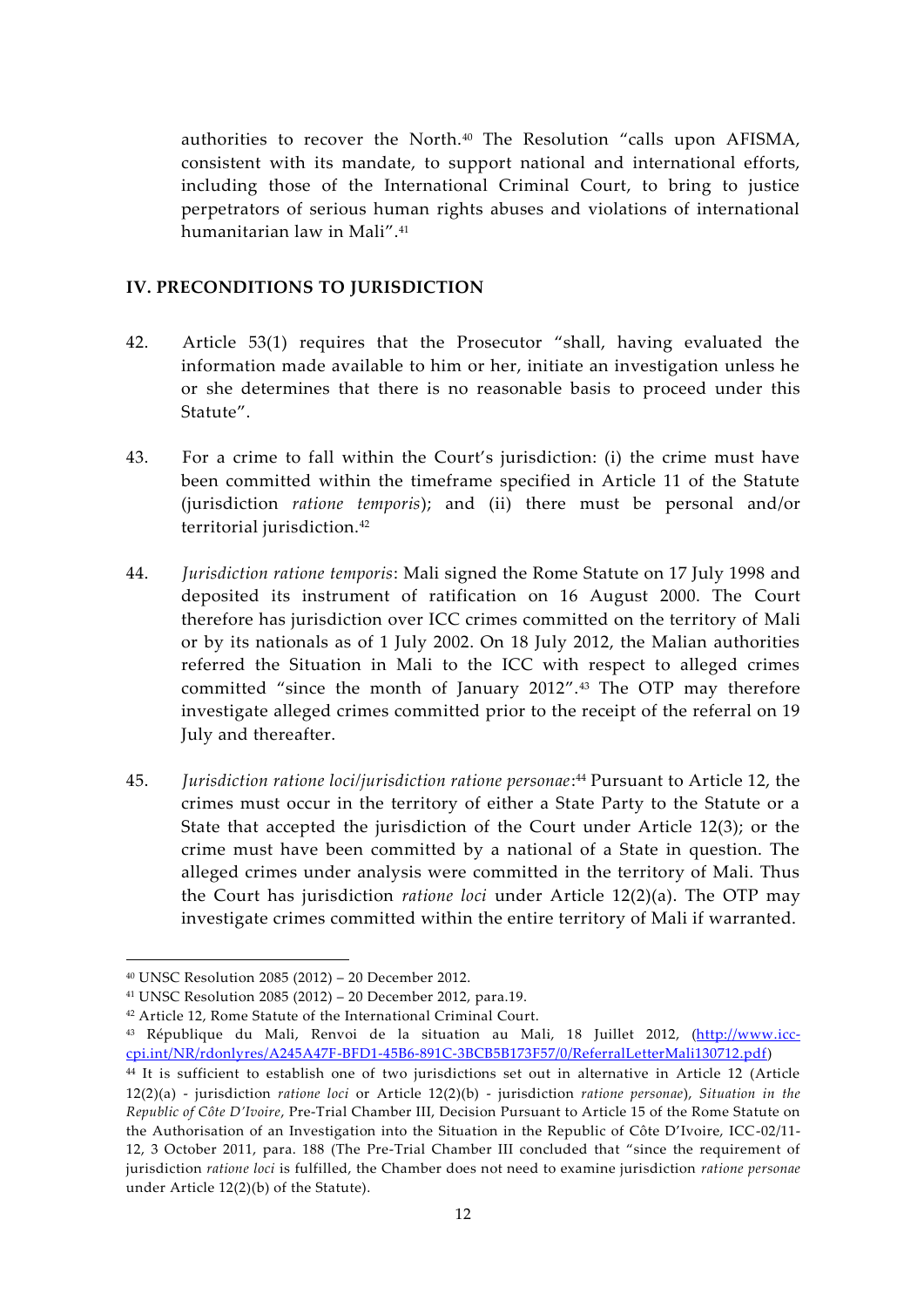## **V. SUBJECT-MATTER JURISDICTION**

46. For a crime to fall within the Court's jurisdiction the crime must be one of the crimes set out in Article 5 of the Statute.

#### **A. Alleged crimes**

- 47. The section below provides an overview of alleged crimes committed in Mali since January 2012. Although the provisions of Regulation 49 of the Regulations of the Court do not apply in this instance, the Office has nevertheless used them as a guide in this analysis.
- *(a) Places of the alleged commission of the crimes*
- 48. The majority of the alleged crimes have been committed in the regions of Gao and Timbuktu, and to a lesser extent Kidal (northern Mali). In addition, incidents of alleged crimes occurred in Bamako and Sévaré (southern Mali) in relation to infighting within the Malian army.
- *(b) Time period of the alleged commission of the crimes*
- 49. Armed groups allegedly perpetrated crimes in the context of an ongoing non-international armed conflict which started on or around 17 January 2012.
- 50. The alleged execution of between 70 and 153 detainees at Aguelhok in January 2012 marked the peak of the killings in the first phase of the armed conflict from 17 January to 1 April 2012.
- 51. Incidents of looting and rape (up to 90 cases of rape or attempted rape) were mostly reported at the end of March / beginning of April when armed groups took control of the northern regions. The imposition of severe punishments and the destruction of religious buildings in Timbuktu and other areas in the North followed.
- 52. Separately incidents of torture and enforced disappearances were reported in the context of the military coup around 21-22 March 2012 and a counter-coup attempt on 30 April/1 May 2012.
- *(c) Persons or groups involved*
- 53. The alleged crimes committed in the context of the armed conflict are mostly attributed to armed groups such as MNLA, Ansar Dine, AQIM, MUJAO and various militias.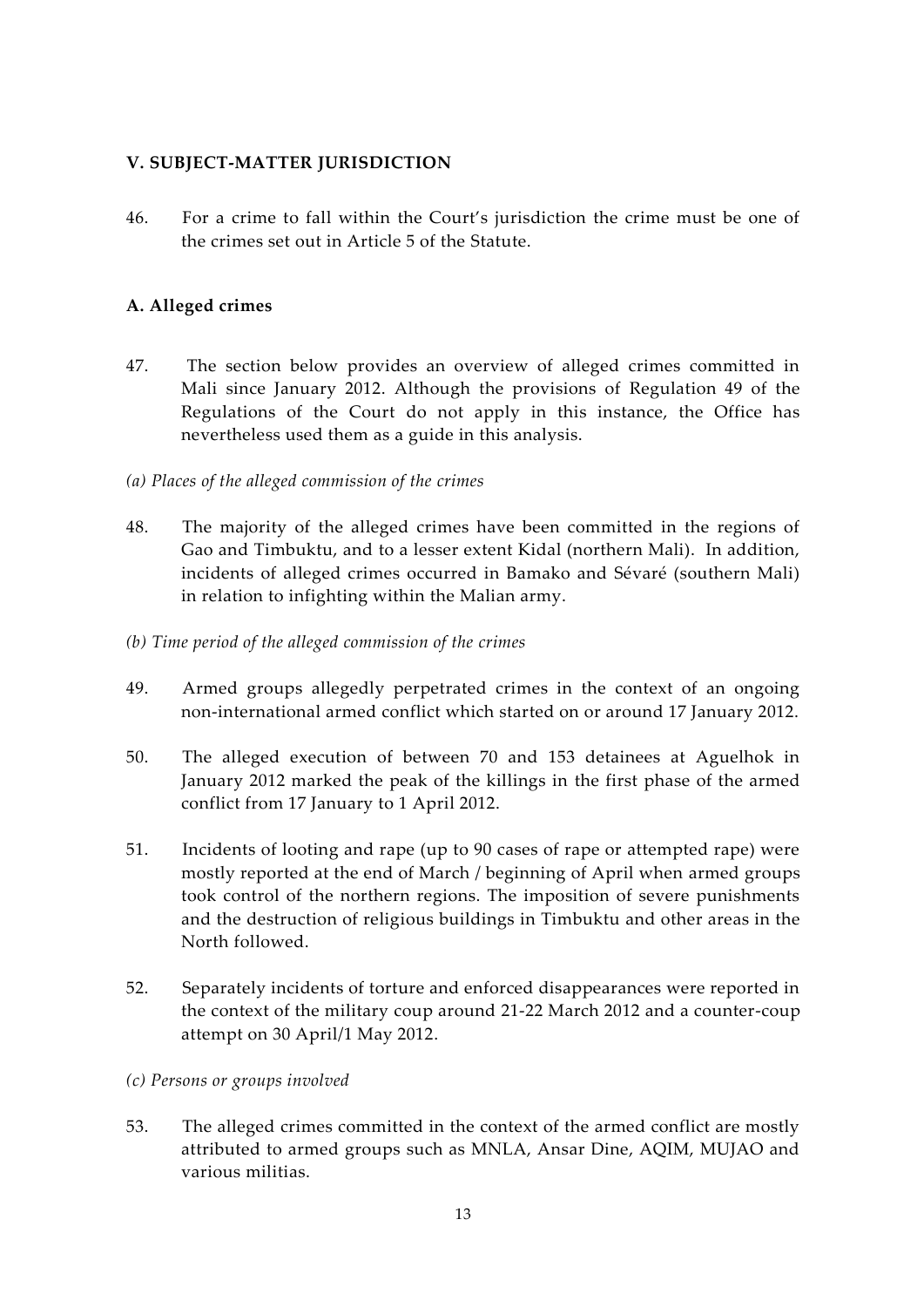54. Alleged crimes committed in the Southern part of Mali in the context of infighting within the Malian army are attributed to members or supporters of the (ex-) junta.

## **B. Legal Analysis**

#### **1. War crimes**

- *(a) Contextual elements of war crimes*
- 55. Article 8 of the Rome Statute requires the existence of an armed conflict.<sup>45</sup> As stated by the Pre-Trial Chamber II, "[a]n armed conflict exists whenever there is a resort to armed force between States or protracted armed violence between governmental authorities and organized armed groups or between such groups within a State."<sup>46</sup>
- 56. A non-international armed conflict is characterised "by the outbreak of armed hostilities to a certain level of intensity, exceeding that of internal disturbances and tensions, such as riots, isolated and sporadic acts of violence or other acts of a similar nature, and which takes place within the confines of a State territory. The hostilities may break out (i) between government authorities and organized dissident armed groups or (ii) between such groups."<sup>47</sup>
- 57. Thus, in order to distinguish an armed conflict from less serious forms of violence, such as internal disturbances and tensions, riots or acts of banditry,

<sup>45</sup> Elements of Crimes, second last element of each crime under Article 8.

<sup>46</sup> Situation in the Central African Republic, *The Prosecutor v. Jean-Pierre Bemba Gombo*, "Decision Pursuant to Article 61(7)(a) and (b) of the Rome Statute on the Charges of the Prosecutor Against Jean-Pierre Bemba Gombo," ICC-01/05-01/08-424, 15 June 2009,para. 229 (referring to ICTY, *Prosecutor v. Tadic*, Case No. IT-94-1, "Decision on the Defence Motion for Interlocutory Appeal on Jurisdiction", 2 October 1995, para. 70) Situation in the Democratic Republic of Congo, *The Prosecutor v. Thomas Lubanga Dyilo*, Judgment pursuant to Article 74 of the Statute, ICC-01/04-01/06 (14 March 2012), para. 535 quoting the PTC II.

<sup>47</sup> Situation in the Democratic Republic of Congo, *The Prosecutor v. Thomas Lubanga Dyilo*, Judgment pursuant to Article 74 of the Statute, ICC-01/04-01/06 (14 March 2012), para.533. See also: Situation in the Central African Republic, *The Prosecutor v. Jean-Pierre Bemba Gombo*, "Decision Pursuant to Article 61(7)(a) and (b) of the Rome Statute on the Charges of the Prosecutor Against Jean-Pierre Bemba Gombo" ICC-01/05-01/08-424 (15 June 2009), para 231; The Situation in the Republic of Côte d'Ivoire, "Decision Pursuant to Article 15 of the Rome Statute on the Authorisation of an Investigation into the Situation in the Republic of Côte d'Ivoire," ICC-02-11-Corr (15 November 2011), para 119 agreeing with this definition.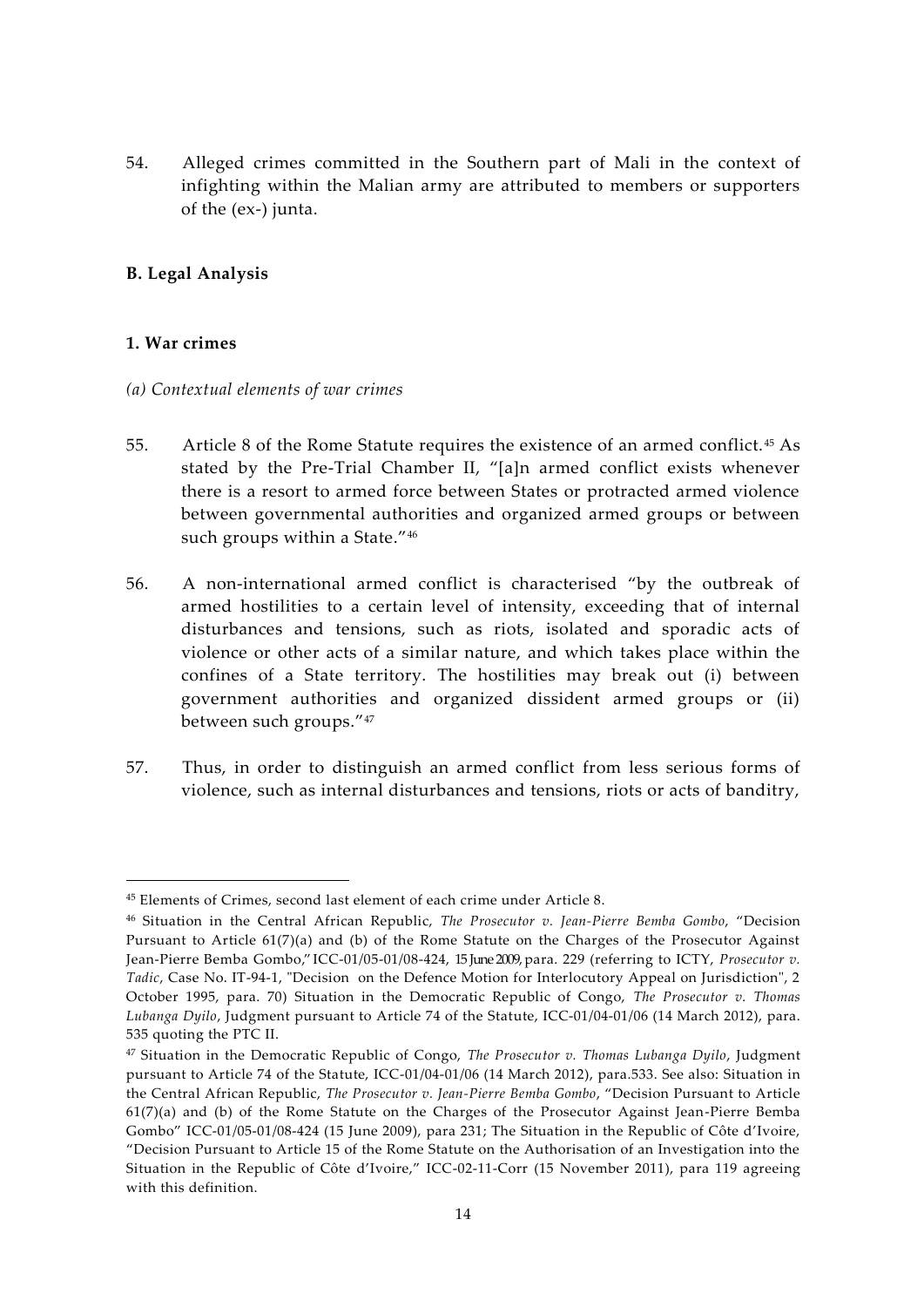the armed confrontation must reach  $(1)$  a minimum level of intensity<sup>48</sup> and (2) the parties involved in the conflict must show a minimum of organization.

58. As of around 17 January 2012, there has been an ongoing non-international armed conflict in the territory of Mali between the government forces and different organized armed groups, particularly MNLA, AQIM, Ansar Dine and MUJAO and 'Arab militias', as well as between these armed groups without the involvement of government forces. As discussed below, the required threshold of the level of intensity and the level of organization of parties to the conflict necessary for the violence to be qualified as an armed conflict of non-international character both appear to be met.

#### *Level of intensity*

#### *17 January 2012 – 1 April 2012*

- 59. The rebel offensive started in the north of Mali on or around 17 January 2012, when MNLA members reportedly attacked a military base in the town of Menaka in the Gao region but were pushed back by army reinforcements.
- 60. Hostilities spread to the towns of Aguelhok and Tessalit in the Kidal region when the rebels attacked army positions. $49$  By the end of that week, the army claimed that 35 attackers and a member of the Malian Armed Forces had died in fighting around the town of Aguelhok, while 10 attackers and a member of the Malian Armed Forces died in the town of Tessalit. A MNLA spokesman claimed that the Touaregs had killed  $30$  to  $40$  soldiers.<sup>50</sup>
- 61. On 31 January 2012, MNLA rebels attacked Menaka again and took control of the town, after Malian Forces had withdrawn from their positions. <sup>51</sup>

<sup>48</sup> The Pre-Trial Chamber in the *Bemba* case raised an issue of difference in wording of article 8(2)(f) of the Statute, "which requires the existence of a 'protracted armed conflict' and thus may be seen to require a higher or additional threshold to be met - a necessity which is not set out in article  $(8)(2)(d)$ of the Statute." The duration of any relevant confrontation is to be considered when assessing whether there was a protracted armed conflict, *The Prosecutor v. Jean-Pierre Bemba Gombo*, Decision Pursuant to Article 61(7)(a) and (b) of the Rome Statute on the Charges of the Prosecutor against Jean-Pierre Bemba Gombo, ICC-01/05-01/08-424, 15 June 2009, para. 235. See also: The Situation in the Republic of Côte d'Ivoire, "Decision Pursuant to Article 15 of the Rome Statute on the Authorisation of an Investigation into the Situation in the Republic of Côte d'Ivoire," ICC-02-11-Corr (15 November 2011), para 121 indicating that the "duration of any relevant confrontation is to be considered when assessing whether there is a protracted armed conflict".

<sup>49</sup> Al Jazeera, "Mali army repels Tuareg rebel attacks", 19 January 2012.

<sup>50</sup> JA, "Les rebelles touaregs entrent dans Ménaka suite au départ de l'armée", 02 February 2012; Al Jazeera, "Mali military battles Taureg rebels in north", 20 January 2012.

<sup>51</sup> JA, "Les rebelles touaregs entrent dans Ménaka suite au départ de l'armée", 02 February 2012.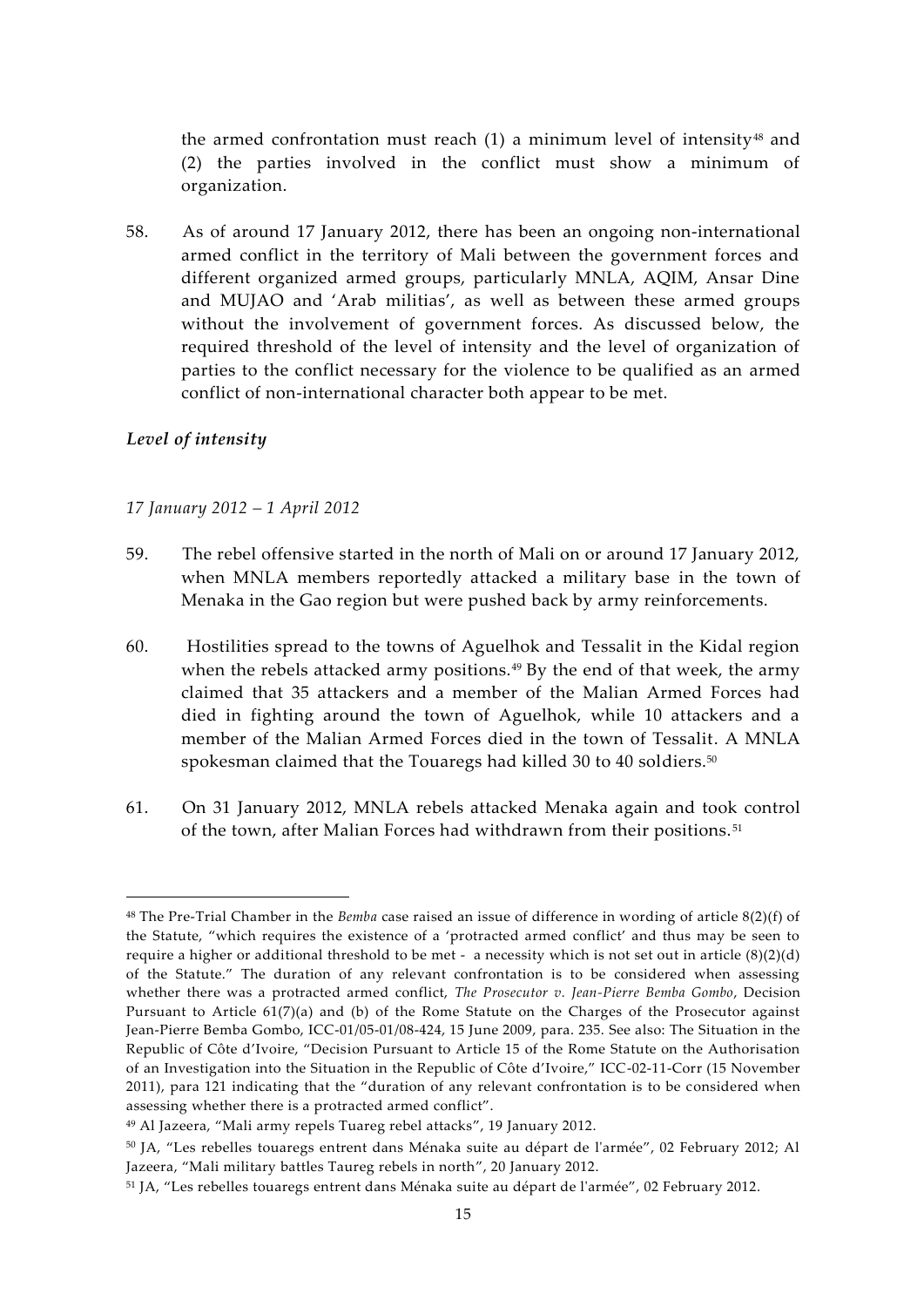- 62. Fighting has been particularly heavy around the garrison town of Tessalit, close to the Algerian border. A major counter offensive was launched by the Malian Armed Forces on 14 February 2012. "Hundreds" are reported to have died, 50 rebels allegedly arrested and 70 vehicles destroyed.<sup>52</sup> However, by 11 March, the MNLA eventually took control of the town.<sup>53</sup> According to *Jeune Afrique*, Ansar Dine forces were also involved in the battle for Tessalit. <sup>54</sup>
- 63. During a three-day offensive between 30 March and 1 April 2012, the MNLA further seized the three cities of Kidal, Gao and Timbuktu, after the army withdrew from their positions in these areas. The Malian army regrouped in the southern city of Mopti.<sup>55</sup>
- 64. Since the beginning of the rebellion in January 2012, clashes have also taken place between the Ganda Izo militia<sup>56</sup> and the MNLA.<sup>57</sup> Among those reportedly killed was Ganda Izo's leader Amadou Diallo, with five of his men<sup>58</sup>
- 65. On 11 March Mauritanian Forces launched an air strike on an alleged AQIM convoy in Toual, outside Timbuktu.<sup>59</sup> In early June 2012, Mali and Mauritania agreed to lead a joint military operation to fight AQIM.<sup>60</sup> Therefore, the involvement of Mauritania does not change the noninternational character of the armed conflict.
- 66. According to UN OCHA, by 22 February, more than 120,000 persons had been displaced by the conflict, including 60,000 internally and an equal number to neighboring countries.<sup>61</sup>

<sup>52</sup> JA, "Nord-Mali-a Tessalit l'armée frappe un grand coup contre les rebelles du MNLA", 15 February 2012.

<sup>53</sup> The Economist, "A perfect desert storm", 17 March 2012.

<sup>54</sup> JA, "Le groupe salafiste Ansar dine affirme contrôler le nord-est du Mali", 20 March 2012.

<sup>55</sup> Euronews, "Mali's army regroups in Mopti", 9 April 2012.

<sup>56</sup> Ganda Izo, 'Sons of the Land', is said to be the successor of Ganda Koy, a militia which aim was to resists attacks on the sedentary and semi-nomadic population, largely black African Songhai and Peul/Fulani, from bandits and lighter-skinned nomads, primarily the Tuareg, Arabs and Mauritanians, who are commonly referred to in Mali as "the whites", Jamestown, "The Sons of the Land": Tribal Challenges to the Tuareg Conquest of Northern Mali, 20 April 2012, Terrorism Monitor Volume: 10 Issue: 8.

<sup>57</sup> AI, "Mali: Five months of crisis", p. 10.

<sup>58</sup> Reuters, "Mali militia chief, fighters die in clash with rebels", 25 March 2012; AI, "Mali: Five months of crisis", p. 10.

<sup>59</sup> RFI, "Raid de l'aviation mauritanienne au Mali contre des membres d'Aqmi", 13 March 2012.

<sup>60</sup> AJ, "Mauritania 'destroys al-Qaeda camp' in Mali", 25 June 2012; France 24, "Mauritanian army destroys al Qaeda camp in Mali", 25 June 2012.

<sup>61</sup> Reuters, "Some 120,000 forced from homes by Mali clashes – UN", 22 February 2012.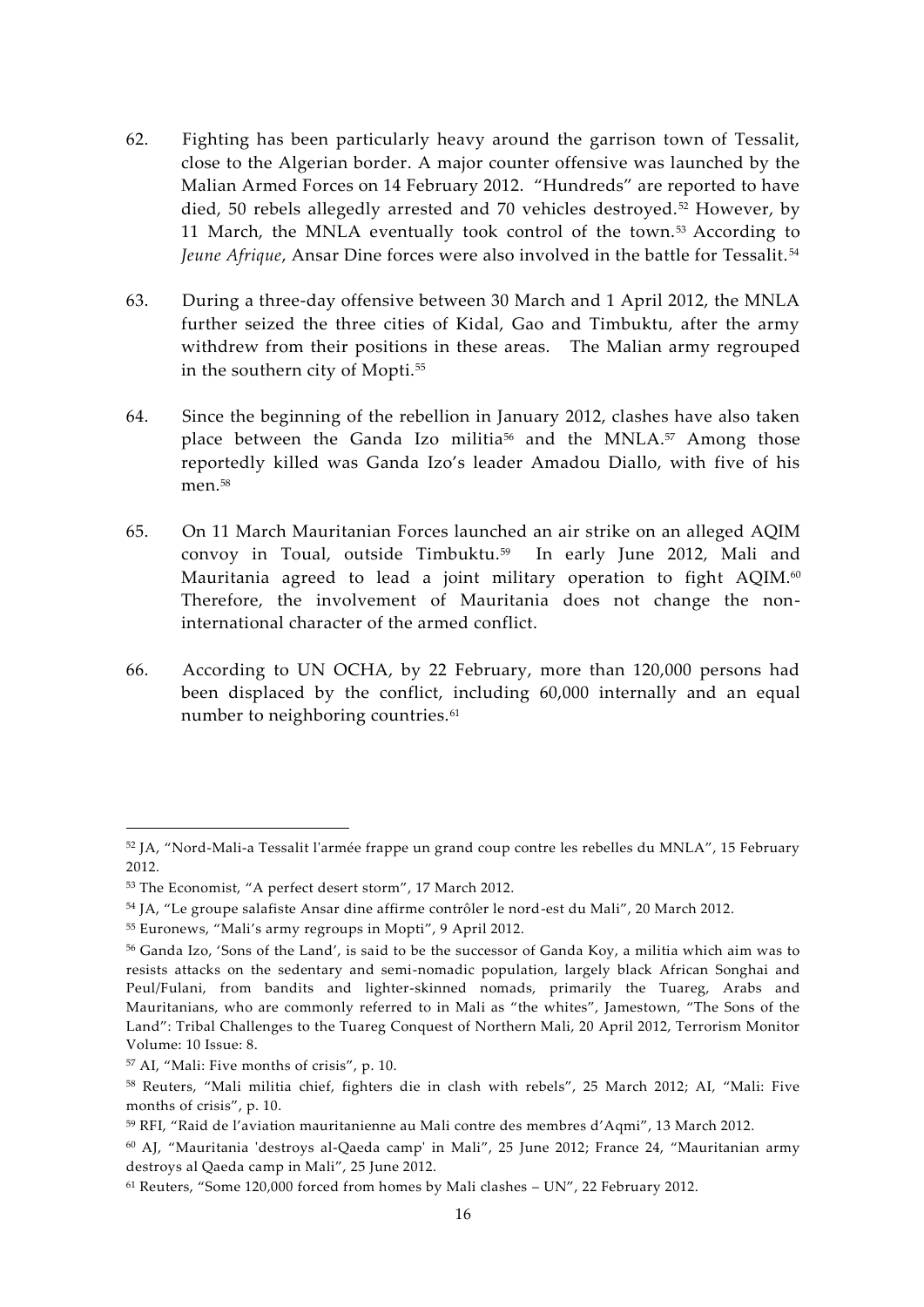#### *1 April 2012 – present*

- 67. Immediately after the Malian government forces withdrew, in-fighting between the MNLA and Ansar Dine started. On 2 April 2012 Ansar Dine took control of Timbuktu from the MNLA.<sup>62</sup>
- 68. The MNLA clashed with Ansar Dine again on 7 June 2012 in Kidal and on 13 June 2012 in Timbuktu.<sup>63</sup>
- 69. On 27 June 2012, the MNLA also clashed with MUJAO in Gao when 20 fighters were killed, including MNLA fighters.<sup>64</sup>
- 70. Finally, on 11 July 2012 the MNLA was reportedly driven out from their last stronghold in Ansongo by MUJAO and Ansar Dine forces.<sup>65</sup>
- 71. In accordance with a bilateral agreement between two states, Malian Forces carried out joint operations with the Mauritanian Army during the month of July in order to fight AQIM. Reportedly, after three weeks of heavy fighting in a joint "Operation Benkan", Mauritanian and Malian Forces regained control of the city of Wagadou on 17 July 2012.<sup>66</sup>
- 72. The military operations in the North continued when on 1 September 2012, MUIAO seized the central Malian town of Douentza.<sup>67</sup>
- 73. On 16-17 November 2012.fighting broke out again between the MNLA and MUJAO in Ansongo, south of Gao<sup>68</sup> and in Menaka, east of Gao<sup>69</sup> in an unsuccessful attempt by the MNLA to retake Gao.<sup>70</sup> MUJAO received reinforcements from AQIM.<sup>71</sup>
- 74. According to the Office of the United Nations High Commissioner for Refugees, as at 1 November 2012, a total of 412,000 persons had been forced to flee their homes. This figure includes some 208,000 refugees who are

<sup>62</sup> AFP, "Putsch au Mali: les principaux événements", 2 April 2012.

<sup>63</sup> The Jamestown Foundation, "Intervening in Mali: West African Nations Plan Offensive against Islamists and Tuareg Rebels", 5 July 2012.

<sup>64</sup> JA, "Nord-Mali: combats à l'arme lourde entre le MNLA et le Mujao à Gao", 27 June 2012.

<sup>65</sup> RFI, "Mali: le MNLA évincé de son dernier bastion d'Ansongo", 12 July 2012.

<sup>66</sup> JA, "Le Mali et la Mauritanie délogent Aqmi de la forêt du Wagadou", 19 July 2012.

<sup>67</sup> JA, "Jihad: les nouveaux maître du Nord-Mali", 3 October 2012.

<sup>68</sup> JA, "Le MNLA lance une offensive contre le Mujao á Gao", 16 November 2012.

<sup>69</sup> North Africa United, "Northern Mali: MNLA clash with Mujao", 17 November 2012; BBC News, "Mali Islamists claim Menaka victory against rebels", 20 November 2012.

<sup>70</sup> JA, "Nord du Mali: fin des combats entre MNLA et Mujao, "lourde défaite" du MNLA", 16 November 2012.

<sup>71</sup> ReliefWeb, "Nord du Mali: les islamistes du Mujao chassent des rebelles du MNLA de Ménaka", 19 November 2012.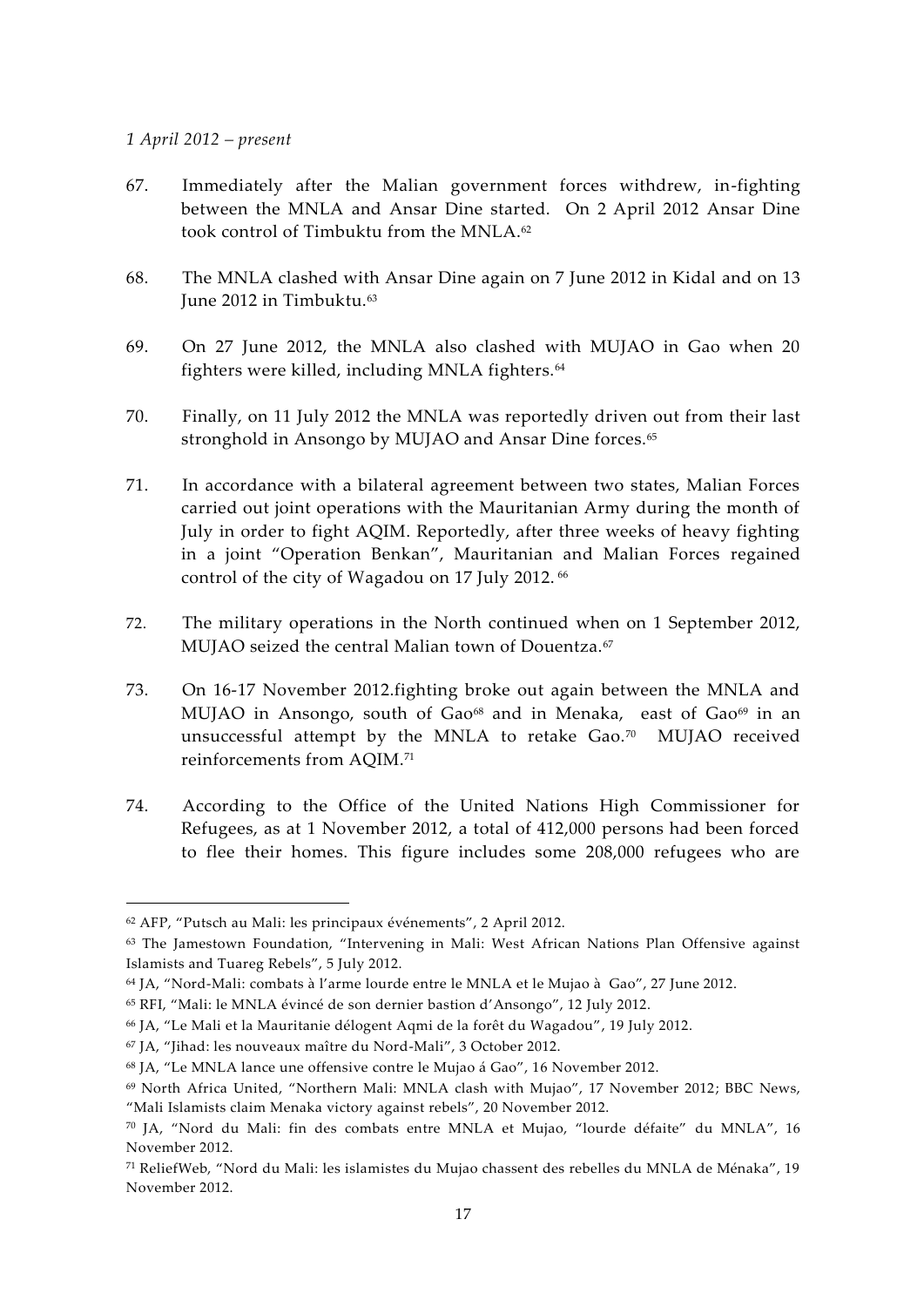currently hosted in Algeria, Burkina Faso, Guinea, Mauritania, the Niger and Togo.<sup>72</sup>

75. On 5 July 2012, the UN Security Council adopted Resolution 2056 (2012) on Mali under Chapter VII, "reiterating its strong condemnation of the attacks initiated and carried out by rebel groups against Malian Armed Forces and civilians". The UN Security Council also addressed the issue of the worsening of the humanitarian situation in Mali as well as the increasing number of displaced persons and refugees.<sup>73</sup>

#### *Level of organization of parties*

- 76. Malian Armed Forces: The Malian Armed Forces constitute a conventional army with clear lines of command and control. The strength of the active Malian armed forces is assessed in 2011 to be at 12,150<sup>74</sup> – 15,150<sup>75</sup> .
- 77. MNLA: The MNLA is an armed group composed of around 10,000 fighters, which operates under the responsible command of Bilal Aq Cherif.<sup>76</sup>
- 78. The MNLA showed the ability to plan and carry out military operations for a prolonged period of time when engaged in recurrent armed clashes against the Malian Armed Forces in the period from January through end of March 2012.
- 79. AQIM: AQIM is an armed group based in Southern Algeria with reportedly 4 military zones<sup>77</sup> and a comprehensive organizational structure.Northern Mali is included in the 'Sahara military zone'. The organization's leadership is composed of the Emir, the council of notables, and heads of committees and organs. These organs constitute what is known as the Shura Council responsible for coordination between different levels of leadership. The strength of the active forces of AQIM was estimated at between 400- 800 fighters in 2010.<sup>78</sup>

<sup>72</sup> UN Report of the Secretary-General on the situation in Mali, S/2012/894, 29 November 2012, p. 4. <sup>73</sup> UNSC Resolution 2056 (2012), SC/10698, 5 July 2012.

<sup>74</sup> JA, "Force d'intervention au Mali - la CEDEAO patiente pour combien de temps", 11 May 2012.

<sup>75</sup> IISS, "The Military Balance 2012, Chapter 9: Sub-Saharan Africa", 7 March 2012, p. 443 – 444.

<sup>76</sup> Jamestown Foundation, "Intervening in Mali: West African Nations Plan Offensive against Islamists and Touareg Rebels", 29 June 2012, Terrorism Monitor Volume: 10 Issue: 13, ; JA, "Mali - Bilal Aq Chérif (MNLA): 'Ansar Eddine peut obtenir qu'Aqmi quitte l'Azawad'", 13 June 2012.

 $77$  1. Central, covering the east of the capital Algiers; 2. Eastern, covering the greater Kabyle area; 3. Western, covering the areas near the borders with Morocco; 4. Southern, also referred to as the Sahara military zone, covering south of Morocco, the western desert, part of Mauritania, the north of Mali, Niger and the western sections of Chad.

<sup>78</sup> IRIN, "Analysis: Fresh approach needed to quell terrorism threat in the Sahel", 7 October 2010.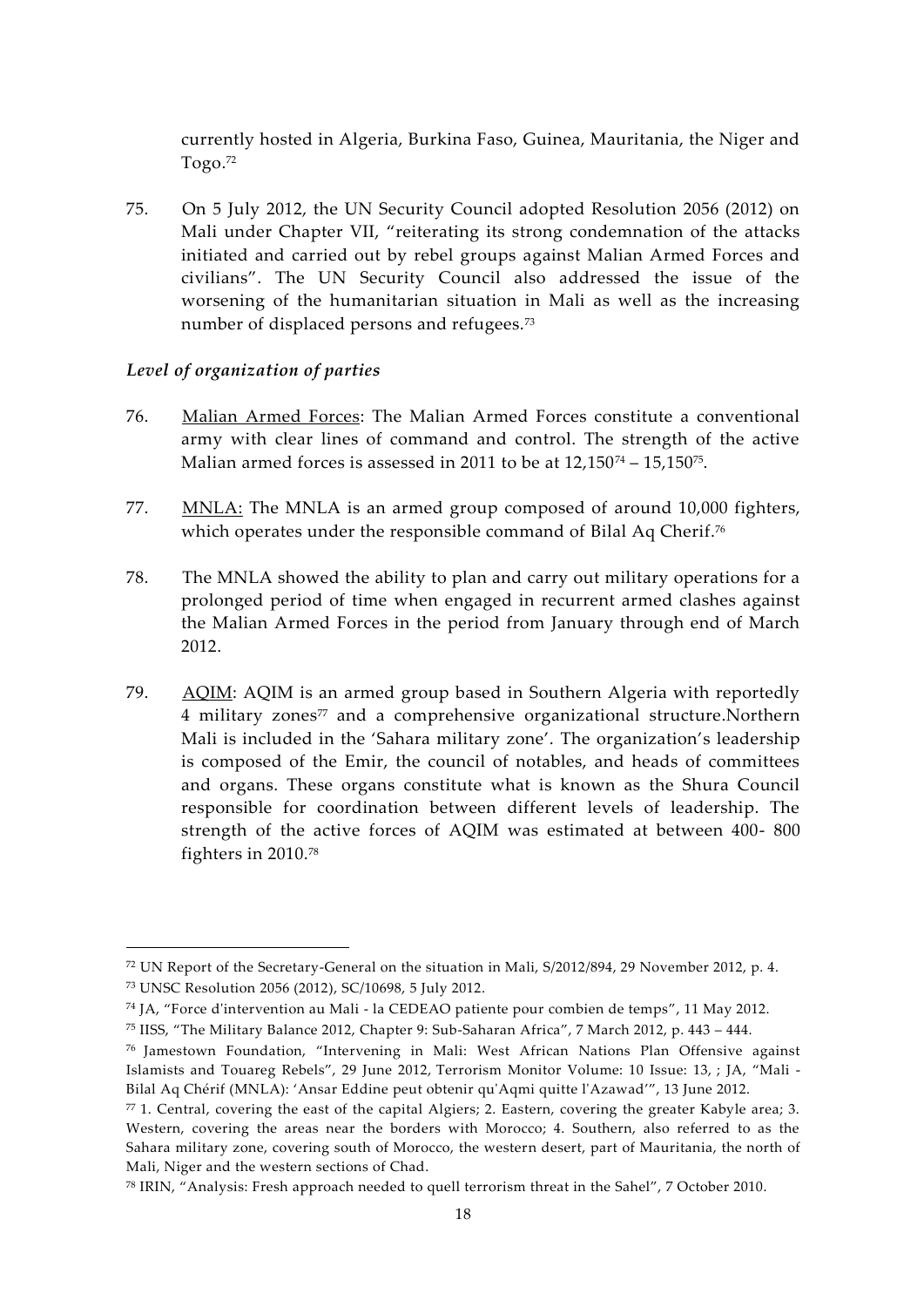- 80. AQIM is divided into regional and central military units, or "brigades" called *Katiba*, each headed by a commander. The 5 central brigades report directly to the Emir of AQIM.<sup>79</sup>
- 81. Ansar Dine: Ansar Dine is an armed group under the responsible command of Iyad Aq Ghali mainly present in Kidal. The group reportedly includes up to 300 fighters trained in camps in Kidal, Gao and Mopti.<sup>80</sup> Ansar Dine has also moved to Timbuktu, as shown by its alleged involvement in the destruction of shrines and clashes with the MNLA in this city.<sup>81</sup> According to open sources, Ansar Dine is able to procure, transport and distribute arms since these weapons have reportedly come from Libya and transited via Algeria.<sup>82</sup>
- 82. The Ansar Dine leadership is able to control and govern parts of the territory through local councils established in towns that fell under its control. Additionally, the group reportedly set up a specialized police force in Timbuktu in order to enforce the Sharia law.<sup>83</sup>
- 83. MUJAO: MUJAO has been reportedly founded and is led by Sultan Ould Badi together with AQIM's former members Hammad Ould Mohamed Khair and Abou QoumQoum.<sup>84</sup> There is little information about the actual strength of MUJAO, but it was assessed to be around 300 fighters. $85$  The movement announced its participation in the rebellion in the North.<sup>86</sup> MUJAO controls a military camp in Gao<sup>87</sup> and the towns of Douentza, Gao, Menaka, Ansongo and Gourma.<sup>88</sup> This group has engaged in joint military operations elsewhere in the North with Ansar Dine.

#### *Geographical and temporal scope of the armed conflict*

84. As the International Criminal Tribunal of the former Yugoslavia (ICTY) has held, "the temporal and geographical scope of both internal and

<sup>&</sup>lt;sup>79</sup> Council of Foreign Relations, "Al-Qaeda in the Islamic Maghreb (AQIM) – Backgrounder", 15 October 2012.

<sup>80</sup> JA, "Nord-Mali: les enfants, recrues très prisées des djihadistes", 12 July 2012.

<sup>81</sup> Jamestown, "Intervening in Mali: West African Nations Plan Offensive against Islamists and Tuareg Rebels", 5 July 2012, Terrorism Monitor Volume: 10 Issue: 13.

**<sup>82</sup>** SIWEL, "Azawad: «Ansar Dine reçoit des renforts considérables en argent, en armes et en hommes» (MNLA)" 3 June 2012 .

<sup>83</sup> Al Arabiya, "New Mali militia leaves Timbuktu to 'avoid bloodbath'", 28 April 2012.

<sup>84</sup> JA, "Nord-Mali : le chef du Mujao prend ses aises à Gao", 3 July 2012.

<sup>85</sup> Jamestown, "Intervening in Mali: West African Nations Plan Offensive against Islamists and Tuareg Rebels", 5 July 2012, Terrorism Monitor Volume: 10 Issue: 13.

<sup>86</sup> Magharebia, "Al-Qaeda splinter group reveals internal erosion", 30 December 2011.

<sup>87</sup> JA, "Mali : les rebelles touaregs contrôlent le Nord, la junte rétablit la Constitution", 2 April 2012; AJ, "Timeline: Mali since the independence", 2 April 2012.

<sup>88</sup> UN Report of the Secretary-General on the situation in Mali, S/2012/894, 29 November 2012, p. 3.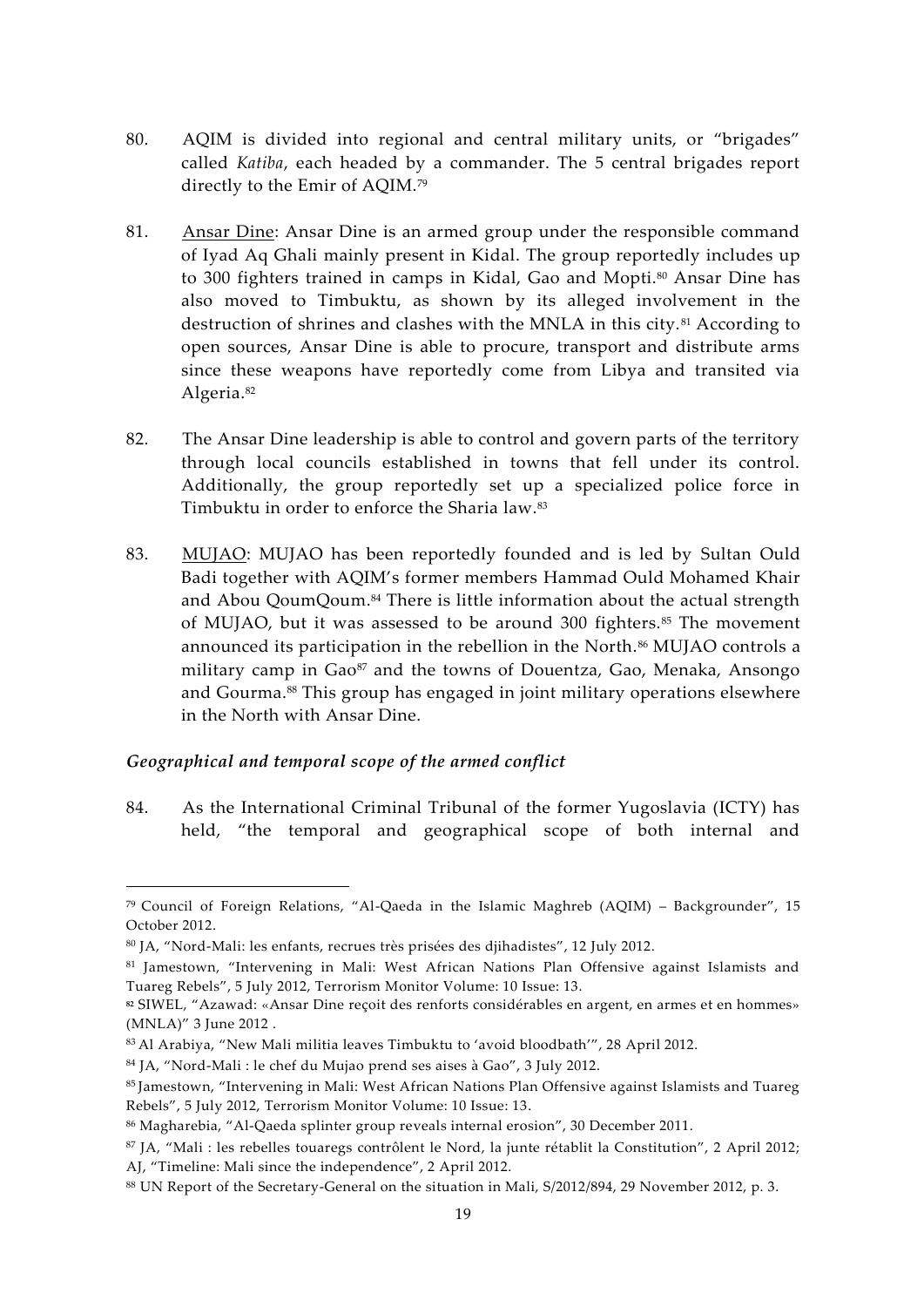international armed conflicts extended beyond the exact time and place of hostilities."<sup>89</sup>

- 85. Geographical scope: Even though the armed hostilities between parties to the conflict took place mainly in the north of the country, the geographical scope of the armed conflict extends to the entire territory of Mali.
- 86. Temporal scope: The armed conflict started on or around 17 January 2012 and is ongoing, since no peace settlement has been reached at the time of writing.

#### *Dispute between Red Berets and Green Berets*

- 87. Simultaneously with armed hostilities, which took place in the north of the country, an internal dispute erupted in the south of the country between the presidential guards, the Regiment of Paratrooper-Commandos (RCP) or Red Berets, and members of the former junta or Green Berets.
- 88. Although a state of armed conflict exists in the whole territory of Mali, the alleged crimes committed in the context of the dispute between the Red and Green Berets appear to lack the required nexus with the armed conflict.
- *(b) Underlying acts constituting war crimes*
- *(i) Murder pursuant to Article 8(2)(c)(i)*
- 89. The *actus reus* of the crime of murder pursuant to Article (8)(2)(c)(i) requires the perpetrator killing one or more persons, and that such person or persons were either *hors de combat*, or were civilians, medical personnel, or religious personnel taking no active part in the hostilities.<sup>90</sup>

## Alleged conduct by armed groups

- *The 24 January 2012 Aguelhok incident*
- 90. The Malian government and the *Fédération Internationale des Ligues des Droits de l'Homme* (FIDH) allege that on 24 January 2012 the MNLA and/or other

<sup>89</sup> *Prosecutor v. Dusko Tadić a/k/a "Dule"* [herein after the *Tadić* case], Appeals Chamber, Decision on the Defence Motion for Interlocutory Appeal on Jurisdiction, 2 October 1995 (Case No. IT-94-1), para. 67.

 $90$  Elements of Crimes, Article  $8(2)(c)(i)$ .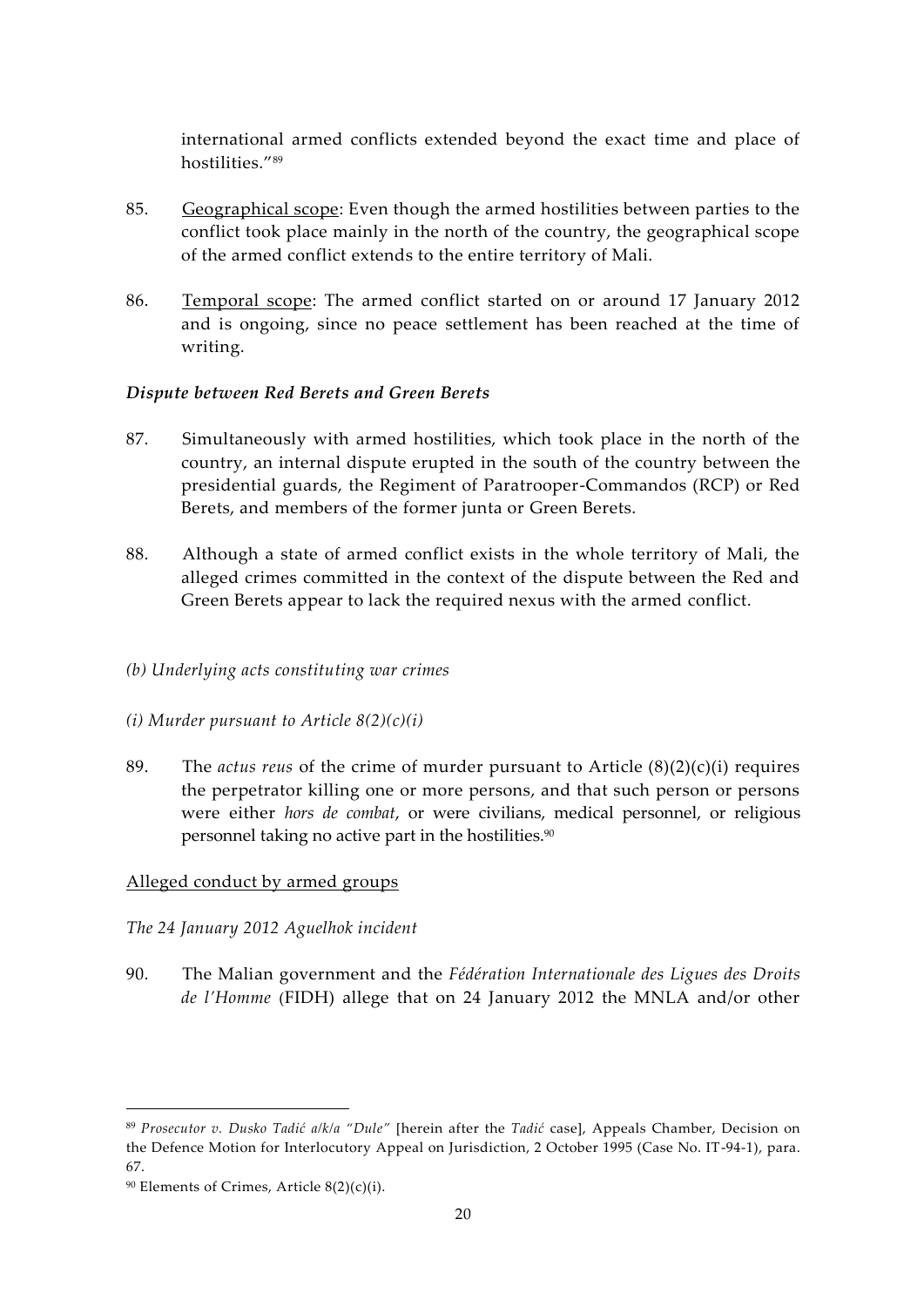unspecified "armed groups" attacked the military camp in Aguelhok, detained and executed up to 153 Malian soldiers.<sup>91</sup>

- 91. The information available indicates that thereafter, during an organized search for the survivors of the attack, between 70 and 153 members of the Malian Armed Forces were *hors de combat* by detention, having been captured by members of the MNLA and possibly other groups.<sup>92</sup>
- 92. They were allegedly tortured and/or murdered<sup>93</sup>, some by the slitting of their throats, mutilation and disemboweling, while others were allegedly shot.
- 93. Notwithstanding conflicting versions of the Aguelhok incident, it appears reasonable to believe that war crimes of murder pursuant to Article  $8(2)(c)(i)$ were committed.

#### *Other incidents of killings*

- 94. Other information available on the alleged crime of killings relate to the stoning to death of an unmarried couple<sup>94</sup> and the public execution of a member of MNLA.<sup>95</sup>
- 95. Information with respect to other reported incidents of killings by armed groups is scant and additional information is required.

#### Alleged conduct by government forces

96. Human Rights Watch (HRW) reported that on 2 April 2012, Malian government soldiers in Sévaré (570 km from Gao) detained and executed at least 4 Tuareg members of the Malian security services.<sup>96</sup> According to FIDH and Amnesty International, on 18 April 2012, Malian soldiers allegedly killed 3 unarmed persons accused of spying for the MNLA in Sévaré.<sup>97</sup> At this stage, the information is insufficient to establish whether these incidents amount to the war crime of murder.

<sup>91</sup> FIDH/AMDH, "Crimes de guerre au Nord-Mali", 11 July 2012, p.5; Information received from the Government of Mali.

<sup>&</sup>lt;sup>92</sup> Information received from the Goverment of Mali.

<sup>93</sup> FIDH/AMDH, "Crimes de guerre au Nord-Mali", 11 July 2012, p.13.

<sup>&</sup>lt;sup>94</sup> AI, "Mali: Civilians Bear the Burnt of the Conflict", September 2012, p. 9; AJ, "Mali unwed couple 'stoned to death'", 30 July 2012.

<sup>95</sup> BBC News, "Mali Islamists kill man by firing squad in Timbuktu", 3 October 2012.

<sup>96</sup> HRW, "Mali: War Crimes by Northern Rebels", 30 April 2012.

<sup>97</sup> FIDH/AMDH, "Crimes de guerre au Nord-Mali", 11 July 2012, p.21.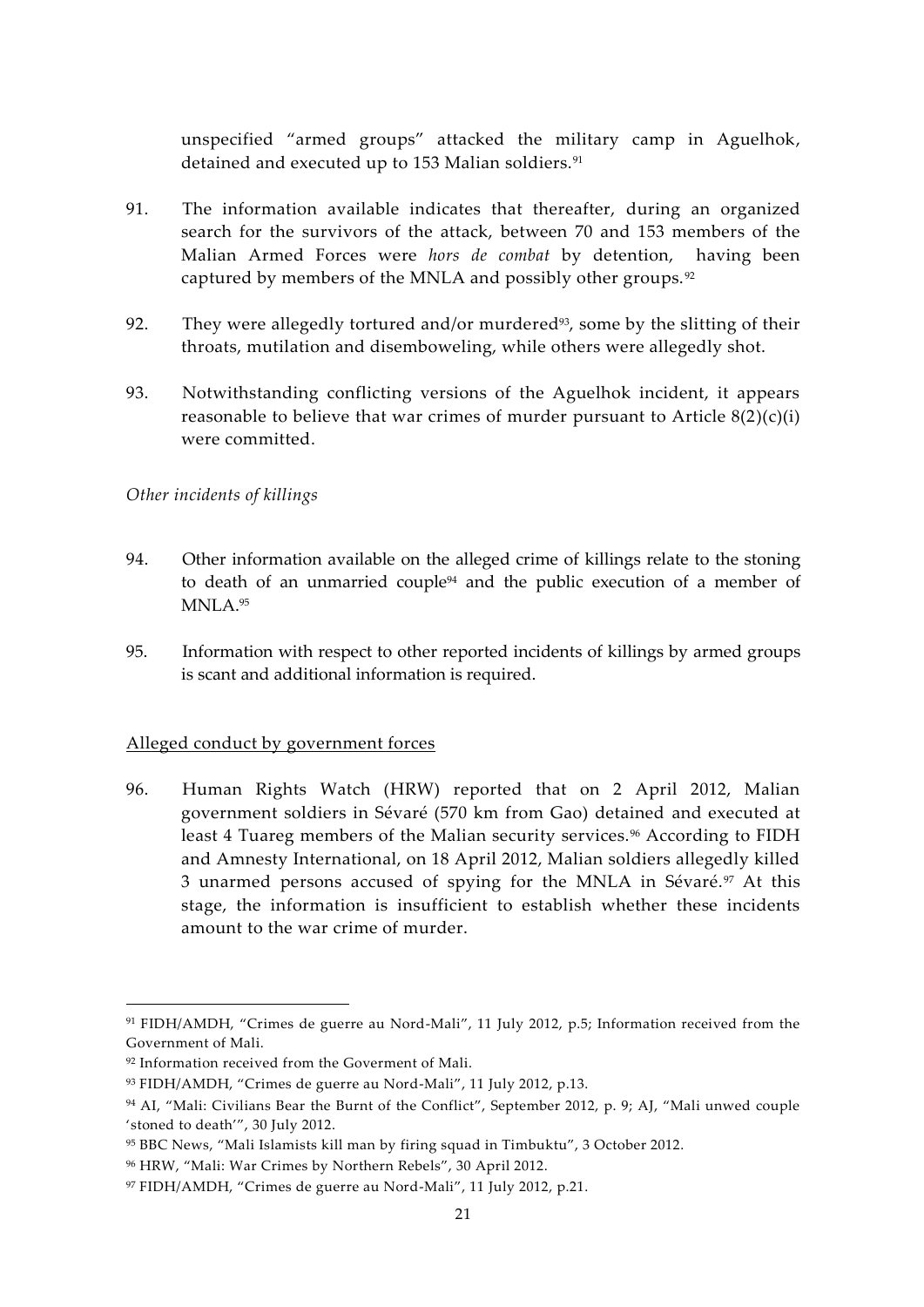97. During the night of 8-9 September 2012, 16 unarmed Muslim preachers were reportedly shot dead by the Malian army at an army checkpoint while they were on their way to Bamako.<sup>98</sup> There is reasonable basis to believe that the war crime of murder under Article  $8(2)(c)(i)$  was committed by these forces.

#### *(ii) Mutilation, cruel treatment and torture pursuant to Article (8)(2)(c)(i)*

- 98. The *actus reus* of the war crime of mutilation pursuant to Article 8(2)(c)(i) requires that the perpetrator subjected one or more persons to mutilation, in particular by permanently disabling or removing an organ or appendage. <sup>99</sup>
- 99. The *actus reus* of the war crime of cruel treatment pursuant to Article  $8(2)(c)(i)$  requires that the perpetrator inflicted severe physical or mental pain or suffering upon one or more persons. The *actus reus* of the war crimes of torture requires an additional element, that is, that the perpetrator inflicted the pain or suffering for such purposes as obtaining information or a confession, punishment, intimidation or coercion or for any reason based on discrimination of any kind.<sup>100</sup>
- 100. The persons subjected to the conduct must be either combatants *hors de combat*, or were civilians, medical personnel or religious personnel taking no active part in hostilities.<sup>101</sup>
- 101. HRW reported at least eight amputations imposed by armed groups in the North as punishments against persons accused of theft.<sup>102</sup> Further, on 20 June 2012, an unmarried couple was punished with 100 lashes each in Timbuktu by armed groups.<sup>103</sup>
- 102. There is a reasonable basis to believe that war crimes of mutilation, cruel treatment and torture pursuant to Article 8(2)(c)(i) were committed by armed groups in the North.

<sup>98</sup> AI, "Mali: Civilians Bear the Burnt of the Conflict", September 2012, p. 13-14; AFP, "Mali investigators at scene of mass shooting", 11 September 2012.

<sup>&</sup>lt;sup>99</sup> Elements of Crimes, Article  $8(2)(c)(i)$ -2.

 $100$  Elements of Crimes, Article  $8(2)(c)(i)$ -3 and 4.

 $101$  Elements of Crimes, Article  $8(2)(c)(i)$ -2-4.

<sup>102</sup> HRW, "Mali: Islamist Armed Groups Spread Fear in North", 25 September 2012.

<sup>103</sup> FIDH, "War crimes in North Mali", p.17.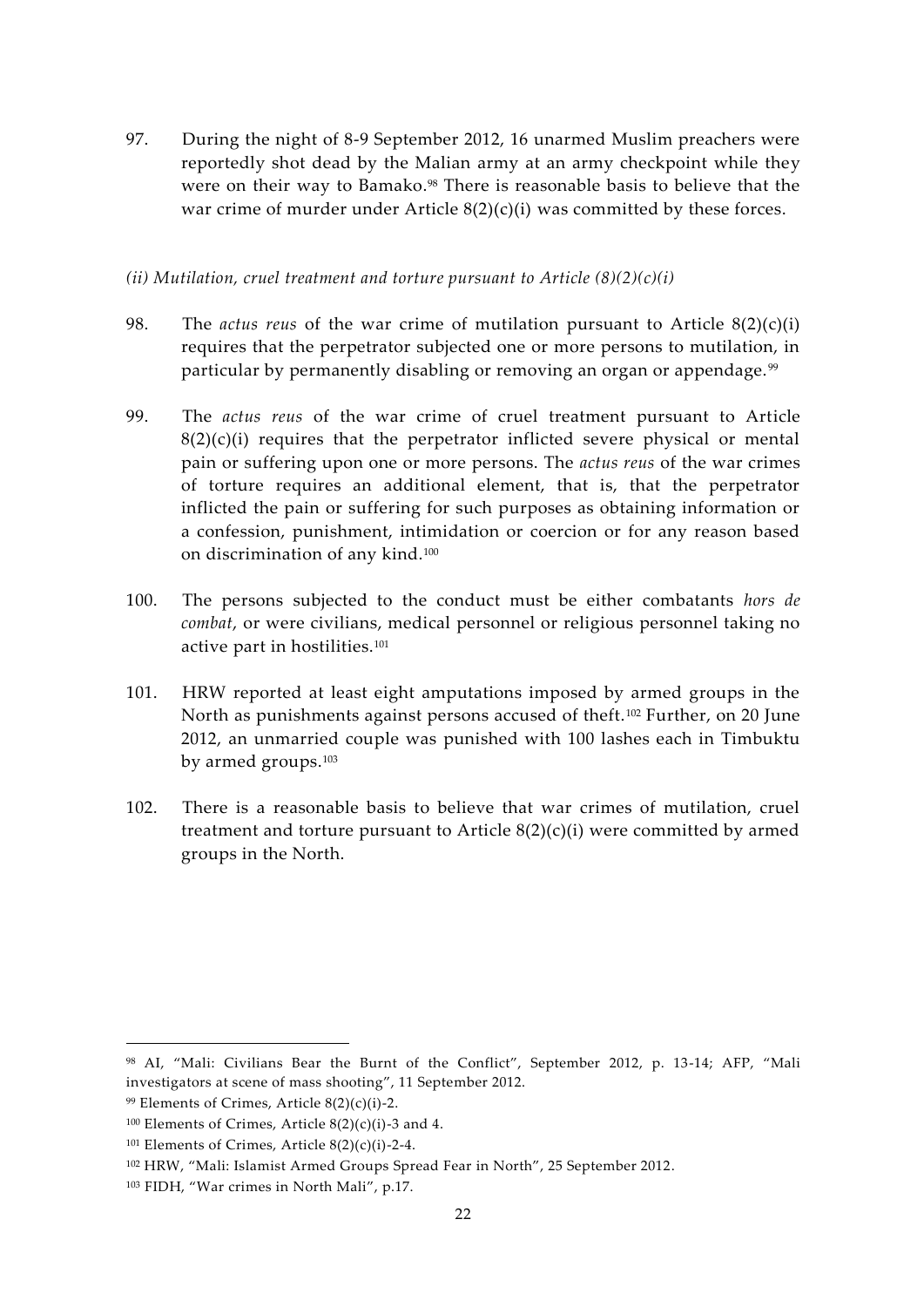*(iii) The passing of sentences and the carrying out of executions pursuant to Article 8(2)(c)(iv)*

- 103. The *actus reus* of the war crime of sentencing or execution without due process pursuant to Article  $8(2)(c)(iv)$  requires that the perpetrator pass a sentence or carry out an execution of one or more persons who were either combatants *hors de combat*, civilians, medical personnel or religious personnel taking no active part in hostilities; and that the passing of the sentence or execution is carried out without previous judgement pronounced by a "regularly constituted" court, that is, a court which affords the essential guarantees of independence and impartiality, and the other judicial guarantees generally recognized as indispensable under international law. <sup>104</sup>
- 104. Based on the information available, there seem to exist two categories of cases of imposing sentences on the civilian population and *hors de combat* in detention by the armed groups in Mali in the North, particularly in the regions of Kidal, Timbuktu and Gao.<sup>105</sup> The first includes cases where the accused are brought before a panel of judges for a trial. Following the conclusion of the trial, sentences are imposed by judges and subsequently enforced by members of armed groups. The second includes cases where persons are punished by members of armed groups for an alleged conduct without previous trial.
- 105. With respect to the first category of cases, no lawyers are involved in the process. Most of the sentences, including floggings and amputations, are allegedly carried out by the police created by armed groups.<sup>106</sup>
- 106. Reportedly, many of the punishments were carried out in public.<sup>107</sup>
- 107. A number of incidents falling under the second category of cases have been reported by open sources. There are indications that the sentences are imposed arbitrarily by armed groups or by a panel of judges which did not afford the essential guarantees of independence and impartiality, or other judicial guarantees generally recognized as indispensable under international law.
- 108. The information currently available provides a reasonable basis to believe that war crimes of sentencing or execution without due process pursuant to Article  $8(2)(c)(iv)$  were committed by armed groups in northern Mali.

 $104$  Elements of Crimes, Article  $8(2)(c)(iv)$ .

<sup>105</sup> HRW, "Mali: Islamist Armed Groups Spread Fear in North", 25 September 2012; AI, "Mali: Civilians bear the brunt of the conflict", 20 September 2012.

<sup>106</sup> HRW, "Mali: Islamist Armed Groups Spread Fear in North", 25 September 2012.

<sup>107</sup> Information received from a local NGO; HRW, "Mali: Islamist Armed Groups Spread Fear in North", 25 September 2012.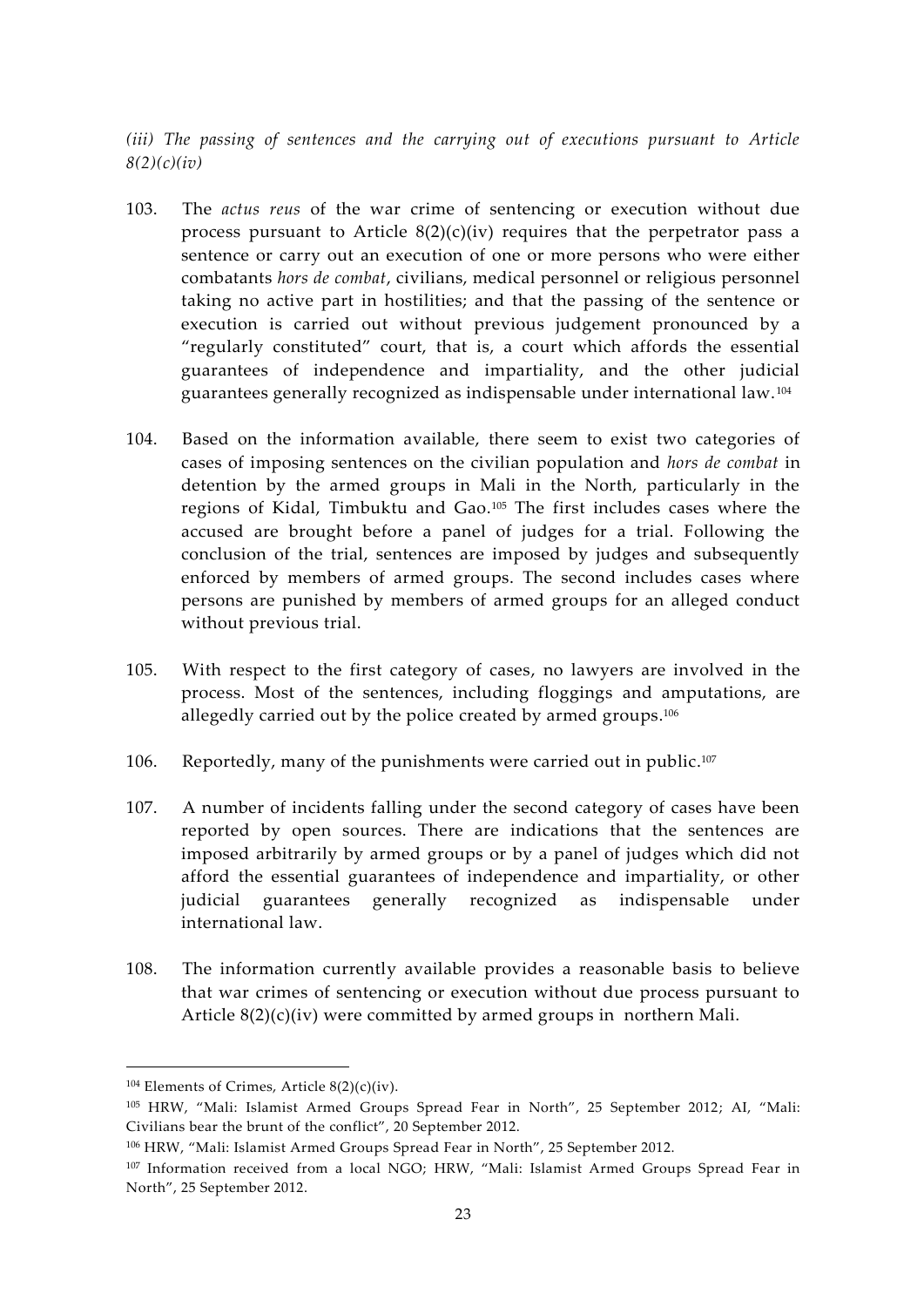- *(iv) Intentionally directing attacks against protected objects pursuant to Article 8(2)(e)(iv)*
- 109. The *actus reus* of the war crime of attacking protected objects pursuant to Article 8(2)(e)(iv) includes, an attack on buildings dedicated to religion, education, art, science or charitable purposes or historic monuments.<sup>108</sup>
- 110. The city of Timbuktu, including its three large mosques and sixteen cemeteries and mausoleums, was listed as a World Heritage by the UNESCO Heritage Committee on 23 December 1988.<sup>109</sup> As of 28 June 2012, the World Heritage Committed placed Timbuktu and the Tomb of Askia on UNESCO's List of World Heritage in Danger "to raise cooperation and support for the sites threatened by the armed conflict in the region."<sup>110</sup>
- 111. From 4 May 2012 to 10 July 2012, a series of attacks against at least 9 mausoleums, 2 mosques and 2 historical monuments in the city of Timbuktu were intentionally perpetrated by members of Ansar Dine and AQIM<sup>111</sup> and possibly also MUJAO.<sup>112</sup> Information confirms that the attacks were intentional.
- 112. The destruction of religious and historic monuments (not UNESCO World Heritage cites) outside Timbuktu has also been reported.
- 113. There is a reasonable basis to believe that war crimes of attacking protected objects pursuant to Article 8(2)(c)(iv) were committed at least in Timbuktu since 4 May 2012.
- *(v) Pillage pursuant to Article 8(2)(e)(v)*
- 114. The war crime of pillage under Article  $8(2)(e)(v)$  of the Statute requires that the perpetrator appropriated certain property without the consent of the owner, with the intent to deprive him or her of the property and to appropriate it for private or personal use.<sup>113</sup>
- 115. According to the Malian government, AI, HRW and FIDH, the takeover of the large cities in the north of Mali, including Gao and Timbuktu, by armed groups at the end of March/beginning of April 2012 was accompanied by systematic looting and destruction of banks, shops, food reserves, as well as

 $108$  Elements of Crimes, Article  $8(2)(e)(iv)$ .

<sup>109</sup> UNESCO, "Report of the World Heritage Committee" (Twelfth Session, 8-9 December 1988, Brasilia, Brazil), 23 December 1988, C(ii)(iv)(v).

<sup>110</sup> UNESCO, "Heritage sites in northern Mali placed on List of World Heritage in Danger", 28 June 2012.

<sup>111</sup> UN Report of the Secretary-General on the situation in Mali, S/2012/894, 29 November 2012, p. 3.

<sup>112</sup> REWMI, "Oumar Ould Hamaha, chef d'Etat Major du Mujao au Mali: 'On est prêt à affronter tous les obstacles, pour que tout le Mali pratique la charia'", 12 September 2012.

<sup>&</sup>lt;sup>113</sup> Elements of Crimes, Article  $8(2)(e)(v)$ .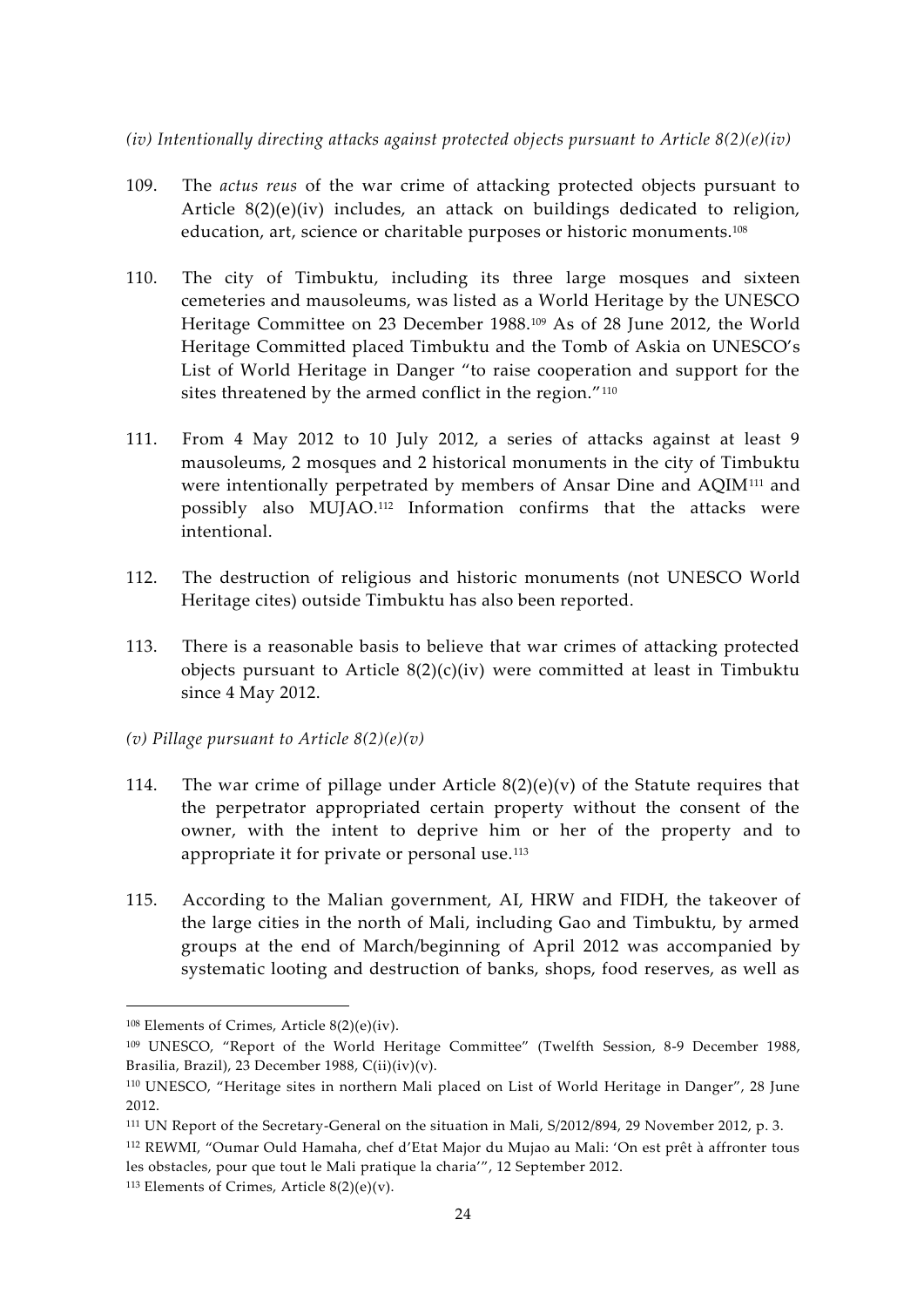public buildings, hospitals, schools and places of worship, offices of international organizations, and residences of high-level civil servants, members of the Malian security services, and certain economic personalities.<sup>114</sup>

116. There is a reasonable basis to believe that the war crimes of pillage pursuant to Article  $8(2)(e)(v)$  was committed in the context of the Situation in Mali.

#### *(vi) Rape pursuant to Article 8(2)(e)(vi)*

- 117. The *actus reus* of the crime of rape pursuant to Article 8(2)(e)(vi) requires the perpetrator to invade the body of a person by conduct resulting in penetration, however slight, of any part of the body of the victim or of the perpetrator with a sexual organ, or of the anal or genital opening of the victim with any object or any other part of the body. Moreover, the *actus reus* requires that the invasion was committed by force, or by threat of force or coercion, such as that caused by fear of violence, duress, detention, psychological oppression or abuse of power, against such person or another person, or by taking advantage of a coercive environment, or the invasion was committed against a person incapable of giving genuine consent.
- 118. FIDH claims that following the takeover of the North, including Gao and Timbuktu, more than 50 cases of rape or attempted rape were recorded, mostly in the period from March to May 2012.<sup>115</sup> Cases of rape were reported in Gao, Timbuktu, Niafounke, villages around Dire,<sup>116</sup> and in the Menaka region.<sup>117</sup>
- 119. The information available provides a reasonable basis to believe that war crimes of rape pursuant to Article 8(2)(e)(vi) were committed.
- *(vii) Using, conscripting and enlisting children pursuant to Article 8(2)(e)(vii)*
- 120. The *actus reus* of the crime of using, conscripting and enlisting children consists in the fact that the perpetrator conscripted or enlisted one or more persons into an armed force or groups or used one or more persons to participate actively in hostilities; and that such person or persons were under the age of 15 years old.

<sup>114</sup> AI, "Mali: Five Months of Crisis, Armed Rebellion and Military Coup", May 2012, p.8; FIDH/AMDH, "Crimes de guerre au Nord-Mali", 11 July 2012, pp.16-17; HRW, "Mali: War Crimes by Northern Rebels", 30 April 2012.

<sup>115</sup> FIDH, "War crimes in North Mali", p.14.

<sup>116</sup> HRW, "Mali: War Crimes by Northern Rebels", 30 April 2012.

<sup>117</sup> AI, "Mali: Five Months of Crisis, Armed Rebellion and Military Coup", May 2012, p.15.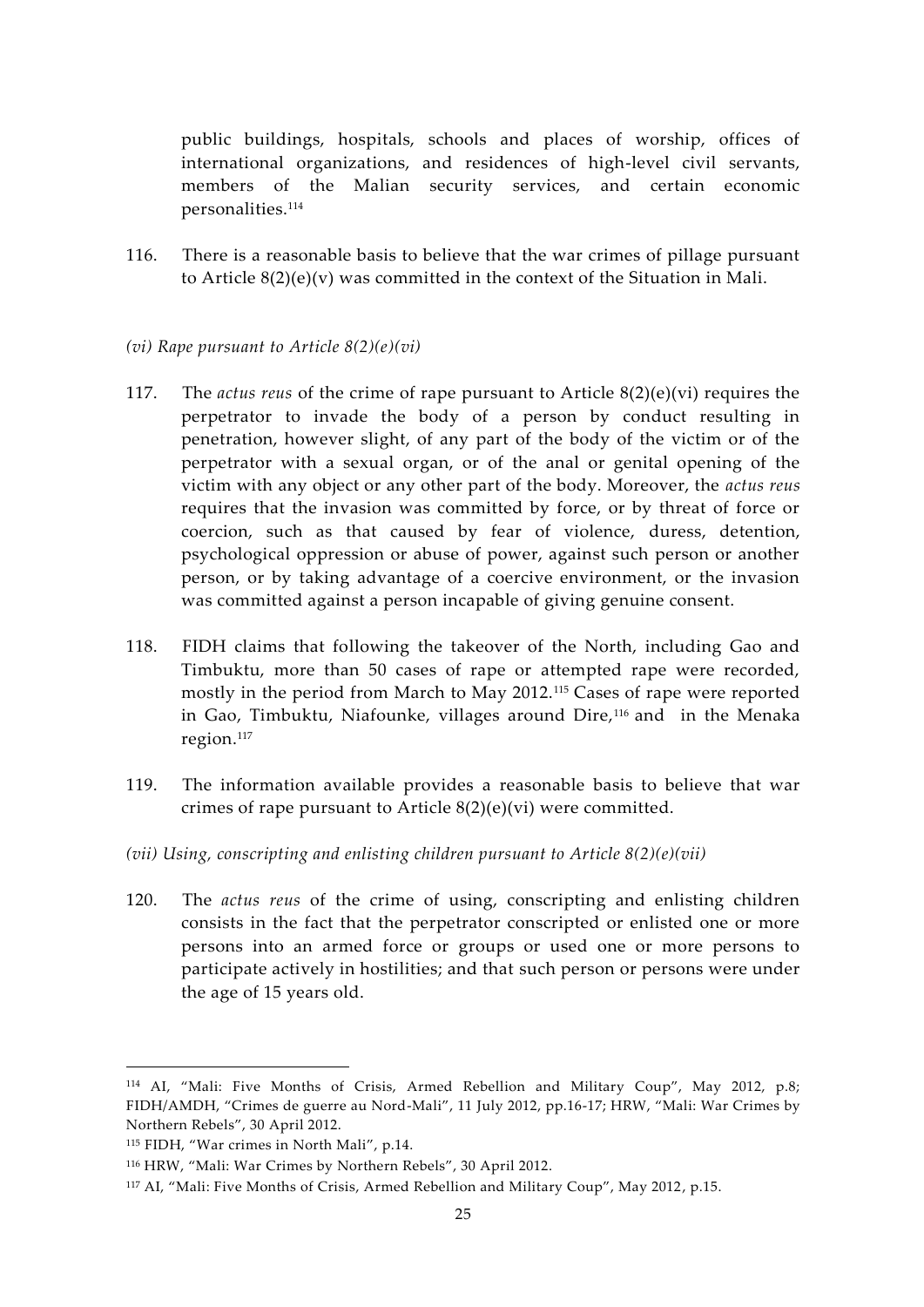- 121. AI claims to have collected statements indicating the presence of child soldiers within the ranks of armed groups operating in Mali.<sup>118</sup>
- 122. HRW reports to have identified 18 places<sup>119</sup> where witnesses reported that new recruits including children were being trained, including military bases and schools.
- 123. According to UNICEF, as of 6 July 2012, at least 175 boys aged 12-18 were recruited into "armed groups" in Mali.<sup>120</sup> The Malian Coalition of Child Rights, an umbrella organization of 78 Malian and international associations, spoke in early August 2012 of "several hundred children aged between nine and 17 within the ranks of the armed groups."
- 124. The Office will continue to seek further information on these allegations.

*(c) Nexus between the individual acts and the armed conflict*

- 125. The crimes must be closely related to the hostilities, meaning that the armed conflict must play a substantial role in the perpetrator's decision and his ability to commit the crime, and the manner in which the crime was committed.<sup>121</sup>
- 126. The information available indicates that the crimes mentioned above occurred in the course of hostilities which started when armed groups launched military operations to gain control over the north of Mali. Accordingly, a link can be established between the alleged crimes and the armed conflict.

## **2. Crimes against humanity**

- *(a) Contextual elements of crimes against humanity*
- 127. The contextual elements of crimes against humanity include the following: (i) an attack against any civilian population; (ii) a State or organizational policy; (iii) an attack of a widespread or systematic nature; (iv) a nexus

<sup>118</sup> AI, "Mali: Five Months of Crisis, Armed Rebellion and Military Coup", May 2012, p.17.

<sup>119</sup> HRW, "Mali: Islamist Armed Groups Spread Fear in North", 25 September 2012.

<sup>120</sup> UNICEF, "Violence against children mounting in Mali", 6 July 2012.

<sup>121</sup> *Situation in the Republic of Côte D'Ivoire*, Pre-Trial Chamber III, Decision Pursuant to Article 15 of the Rome Statute on the Authorisation of an Investigation into the Situation in the Republic of Côte D'Ivoire, ICC-02/11-12, 3 October 2011, para. 150.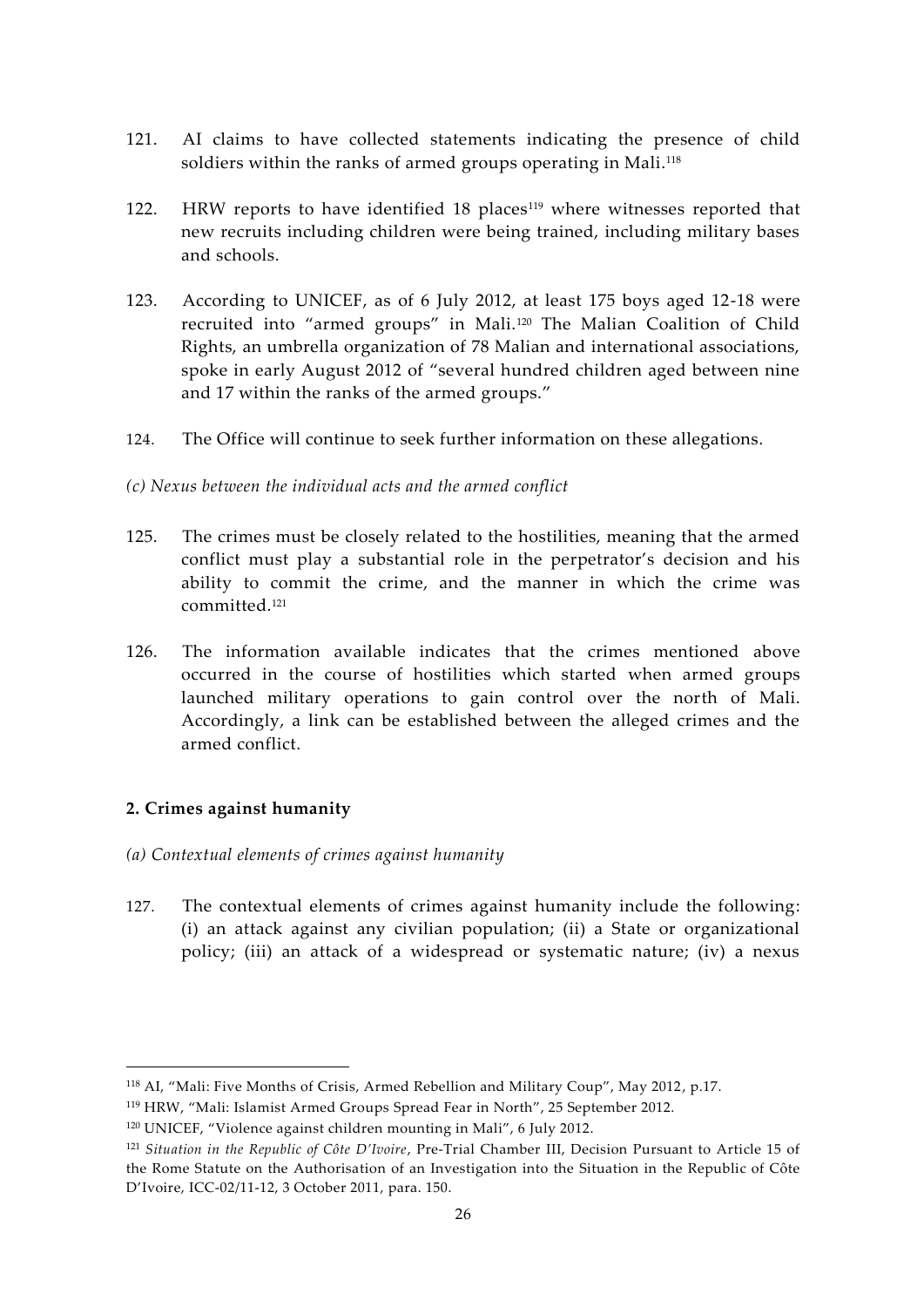between the individual act and the attack; and  $(v)$  the accused's knowledge of the attack.<sup>122</sup>

#### *(b) Preliminary conclusions on crimes against humanity*

- 128. At this stage, the information available does not provide a reasonable basis to believe that crimes against humanity under Article 7 have been committed in the Situation in Mali. This assessment may be revisited in the future.
- 129. In particular, further analysis is required as to the question of whether acts proscribed under the Statute when carried out against the civilian population by armed groups in imposition of sentences without a just and fair legal process could constitute the crime of persecution.
- 130. Several reports by international and local NGOs allege that military coup leaders carried out a wave of arrests of political leaders and persons deemed to be involved in the failed counter-coup of 30 April 2012.<sup>123</sup> HRW and AI also reported that at least 20 soldiers allegedly linked to the counter-coup may have disappeared. According to unconfirmed reports, these soldiers were executed and buried in Diago about 12 km from Kati military camp. <sup>124</sup>
- 131. HRW further reported that forces loyal to SANOGO carried out the "most severe and systematic mistreatment" against rank-and-file soldiers, targeted for their involvement in the 30 April 2012 counter-coup attempt.<sup>125</sup>
- 132. At this stage the information is insufficient to conclude that these alleged acts were committed in the context of a widespread or systematic attack against the civilian population and in furtherance of a State or organizational policy. This assessment may be revisited in the future.

## **CONCLUSION ON SUBJECT-MATTER JURISDICTION**

133. The information available indicates that there is a reasonable basis to believe that war crimes have been committed in the context of a non-international armed conflict in Mali since around 17 January 2012, namely: (1) murder constituting war crime under Article  $8(2)(c)(i)$ ; (2) the passing of sentences and the carrying out of executions under Article  $8(2)(c)(iv)$ ; (3) mutilation,

<sup>122</sup> Situation in the Republic of Côte D'Ivoire, "Decision Pursuant to Article 15 of the Rome Statute on the Authorisation of an Investigation into the Situation in the Republic of Côte d'Ivoire", 3 October 2011 (notified on 15 November 2011), ICC-02/11-14-Corr, p. 14, para. 29.

<sup>123</sup> AI, "Mali: Five Months of Crisis, Armed Rebellion and Military Coup", May 2012, p.11; HRW, "Mali: Coup Leaders Must Respect Rights", 22 March 2012.

<sup>124</sup> HRW, "Mali: Security Forces 'Disappear' 20, Torture Others", 25 July 2012.

<sup>125</sup> HRW, "Mali: Security Forces 'Disappear' 20, Torture Others", 25 July 2012.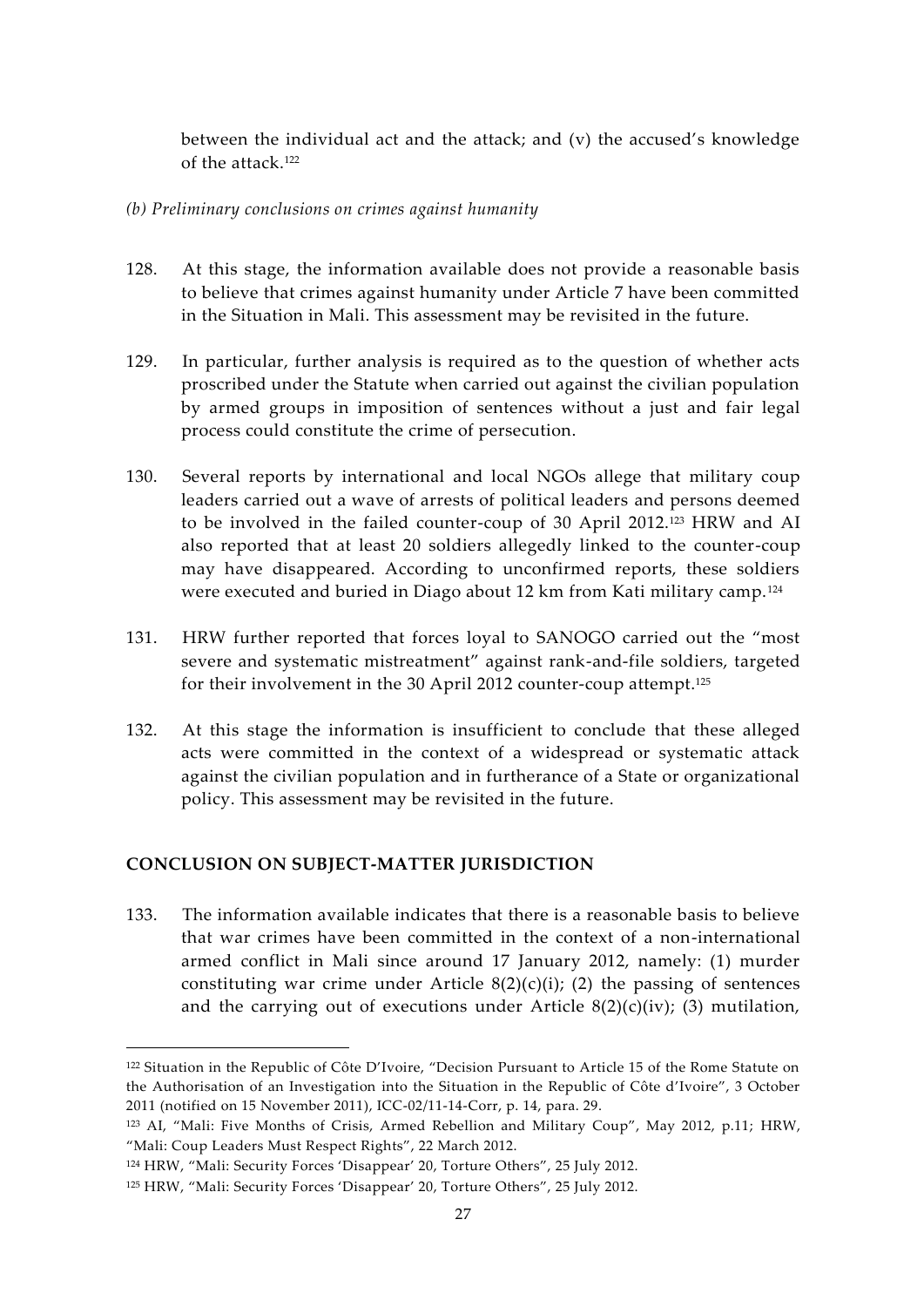cruel treatment and torture under to Article  $8(2)(c)(i)$ ; (4) intentionally directing attacks against protected objects under Article 8(2)(e)(iv); (5) pillaging under Article  $8(2)(e)(v)$ ; and (6) rape under Article  $8(2)(e)(vi)$ . This assessment is provisional in nature for purpose of meeting the requirements of article 53(1)(a). It is therefore not binding for the purpose of any future investigations.

#### **VI. ADMISSIBILITY**

- 134. As set out in article 17(1) of the Statute, admissibility requires an assessment of complementarity and gravity. Pursuant to its prosecutorial strategy, the Office assesses complementarity and gravity in relation to the most serious crimes allegedly committed by those who appear to bear the greatest responsibility.<sup>126</sup>
- 135. At the stage of opening an investigation into a situation, article 53(1)(b) requires the Office to consider whether the case or potential case <sup>127</sup> is or would be admissible under article 17. The assessment is preliminary in nature and is not binding for the purpose of future admissibility determinations.<sup>128</sup>

#### **A. Complementarity**

136. The absence of national proceedings is sufficient to render a case admissible. Where relevant national proceedings exist, the case will continue to be admissible before the Court if the State concerned is unwilling or unable genuinely to carry out the investigation or prosecution.<sup>129</sup>

<sup>126</sup> *Situation in the Republic of Kenya*, Decision Pursuant to Article 15 of the Rome Statute on the Authorization of an Investigation into the Situation in the Republic of Kenya, ICC-01/09-19-Corr, 31 March 2010, para 50.

<sup>127</sup> PTCI in the *Lubanga* case defined the concept of a case as including "specific incidents during which one or more crimes within the jurisdiction of the Court seem to have been committed by one or more identified suspects", and that the admissibility assessment consists of an examination of "both the person and the conduct which is the subject of the case before the Court"; *Prosecutor v. Thomas Lubanga Dyilo*, Decision on the Prosecutor's Application for Warrant of Arrest, Article 58, ICC-01/04- 01/06 (10 February 2006), paras 21, 31, 38, incorporated into the record by Decision ICC-01/04-01/06-8- Corr.

<sup>128</sup> *Situation in the Republic of Kenya*, Decision Pursuant to Article 15 of the Rome Statute on the Authorization of an Investigation into the Situation in the Republic of Kenya, ICC-01/09-19-Corr, 31 March 2010, para 50.

<sup>129</sup> *Situation in the Republic of Côte D'Ivoire*, Pre-Trial Chamber III, Decision Pursuant to Article 15 of the Rome Statute on the Authorisation of an Investigation into the Situation in the Republic of Côte D'Ivoire, ICC-02/11-12, 3 October 2011, para. 193.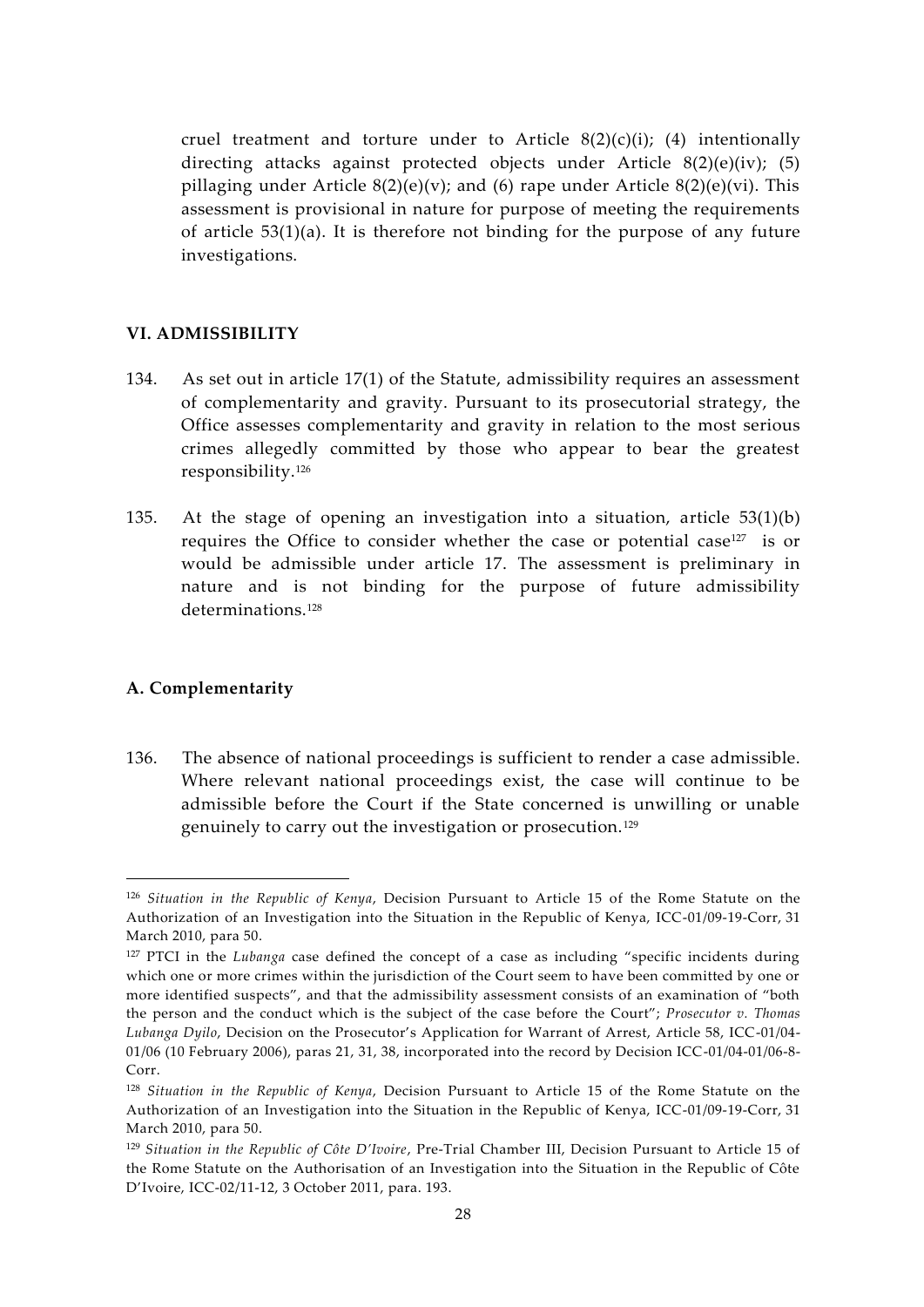- 137. The Malian authorities in referring the Situation in Mali to the Court on 18 July 2012 also informed the Office that Malian courts were, following the withdrawal of the judicial services from the northern cities, unable to prosecute crimes allegedly committed by armed groups in Mali.<sup>130</sup>
- 138. Apart from a special administrative commission of inquiry was set up in relation to the Aguelhok events the Malian authorities have confirmed to the Office that no judicial proceedings have been instituted.
- 139. The Malian authorities have indicated that the alleged acts of torture and enforced disappearances of Red Berets are the subject of a national investigation.<sup>131</sup> An investigation into the killing of 16 Muslim preachers in Diabali on 9 September 2012 also appears to have been initiated.<sup>132</sup>
- 140. The information currently available indicates that no other State with jurisdiction is conducting or has conducted national proceedings in relation to crimes allegedly committed in the Situation in Mali.
- 141. Accordingly the Office has determined that the potential cases that would likely arise from an investigation into the situation would be admissible. The Office may revisit this assessment following any information received by States pursuant to the article 18 notification procedure.

## **B. Gravity**

- 142. Although any crime falling within the jurisdiction of the Court is serious,<sup>133</sup> article  $17(1)(d)$  requires the Court to assess as an admissibility threshold whether a case is of sufficient gravity to justify further action by the Court.
- 143. The assessment of gravity of crimes includes both quantitative and qualitative considerations based on the prevailing facts and circumstances. As stipulated in Regulation 29(2) of the Regulations of the Office, the non exhaustive factors that guide the Office's assessment include the scale, nature, manner of commission of the crimes, and their impact.<sup>134</sup>

<sup>130</sup> Information received from the Government of Mali.

<sup>&</sup>lt;sup>131</sup> Information received from the Government of Mali.

<sup>132</sup> AFP, "Mali investigators at scene of mass shooting", 11 September 2012.

<sup>133</sup> *See* Preamble para. 4, articles 1 and 5, ICC Statute.

<sup>134</sup> *See*, in concurrence with the Prosecution's submissions, *Prosecutor v. Abu Garda,* Decision on the Confirmation of Charges, ICC-02/05-02/09-243-Red, 8 February 2010, paras. 31; *Situation in the Republic of Kenya*, Decision Pursuant to Article 15 of the Rome Statute on the Authorization of an Investigation into the Situation in the Republic of Kenya, ICC-01/09-19-Corr, 31 March 2010, para 188.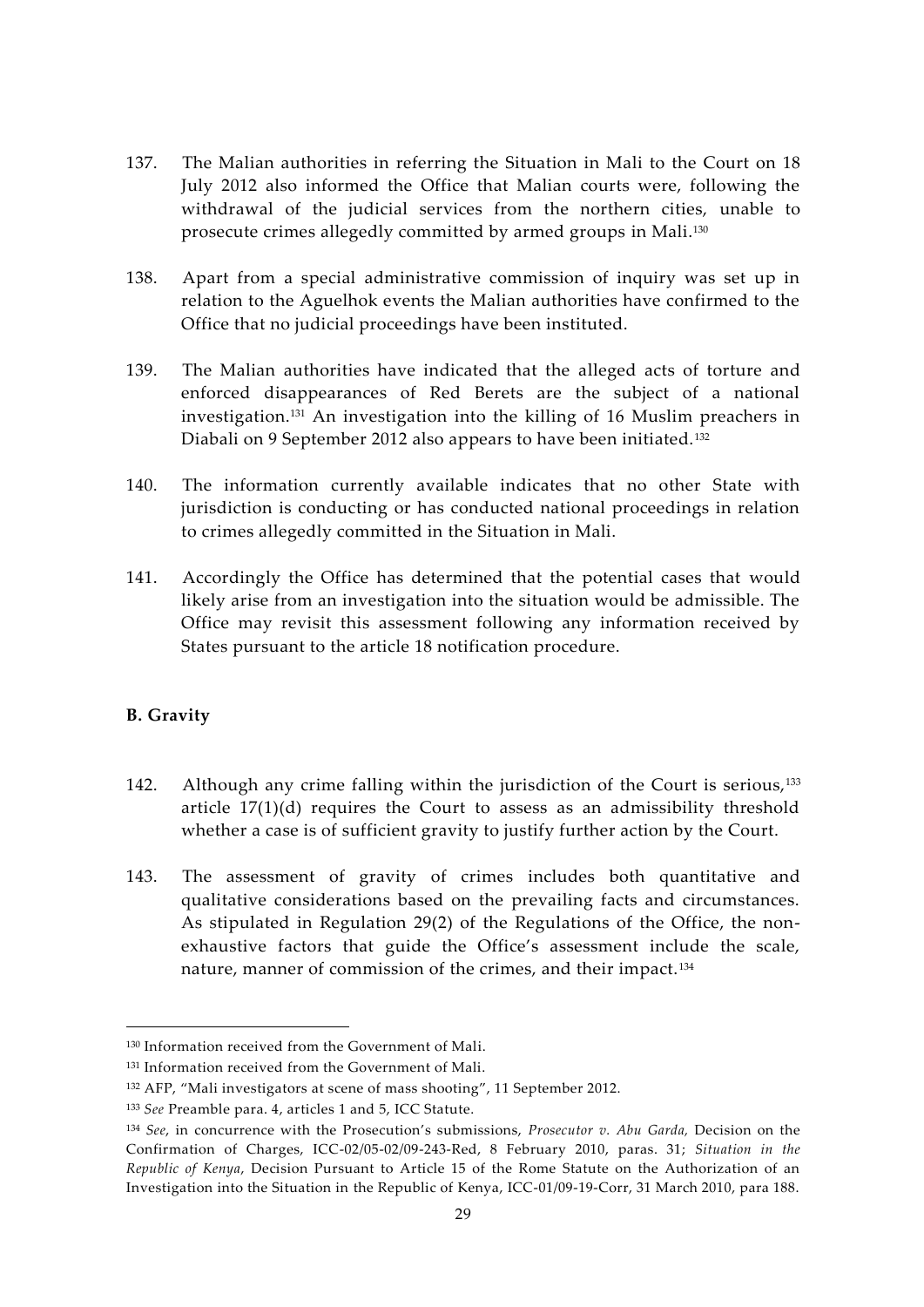#### **1. The Aguelhok incident**

- 144. Scale: Depending on the sources reviewed, the number of members of the Malian Armed Forces who have reportedly been summarily executed following the attack on the military basis in Aguelhok on 24 January 2012 range between 70 and 153.
- 145. Nature: the alleged crime constitutes the war crimes of murder of combatants *hors de combat* under Article 8(2)(c)(i). The killing of combatants *hors de combat* is no less grave than the killing of civilians.
- 146. Manner: The information available suggests that the crime was committed with particular cruelty: Some of the detainees were allegedly mutilated, disemboweled, tortured and/or had their throats slit, while others were allegedly executed by being shot in the head.
- 147. Impact: A number of high ranking Malian officials as well as civil society representatives referred to the alleged summary executions of *hors to combat* in Aguelhok as one of the worst single crime committed due to the manner in which the soldiers were reportedly killed.
- 148. Based on the information available, the Aguelhok incident appears grave enough to justify further action by the Court.

## **2. Punishments imposed by armed groups in the North**

- 149. Scale: Since April 2012, Ansar Dine, AQIM and MUJAO have imposed sentences on civilians and *hors de combat* by detention, including executions, amputations, stoning and flogging without previous judgement pronounced by a regularly constituted court. This alleged conduct appears not to have been committed on a large scale but as part of a policy. However, at this stage, there is a lack of information on the scale of the alleged crimes.
- 150. Nature: Alleged crimes constitute war crimes under Article  $8(2)(c)(i)$  and Article 8(2)(c)(iv), i.e. a violation of Common Article 3 of the Geneva Conventions.
- 151. Manner: Reportedly, punishments including execution, amputation, flogging, stoning and beatings, are imposed against alleged wrongdoers either in the public or after a suspect is taken to a police station, military camp, or informal place of detention.<sup>135</sup>

<sup>135</sup> HRW, "Mali: Islamist Armed Groups Spread Fear in North", 25 September 2012; AI, "Mali: Civilians bear the brunt of the conflict", 20 September 2012.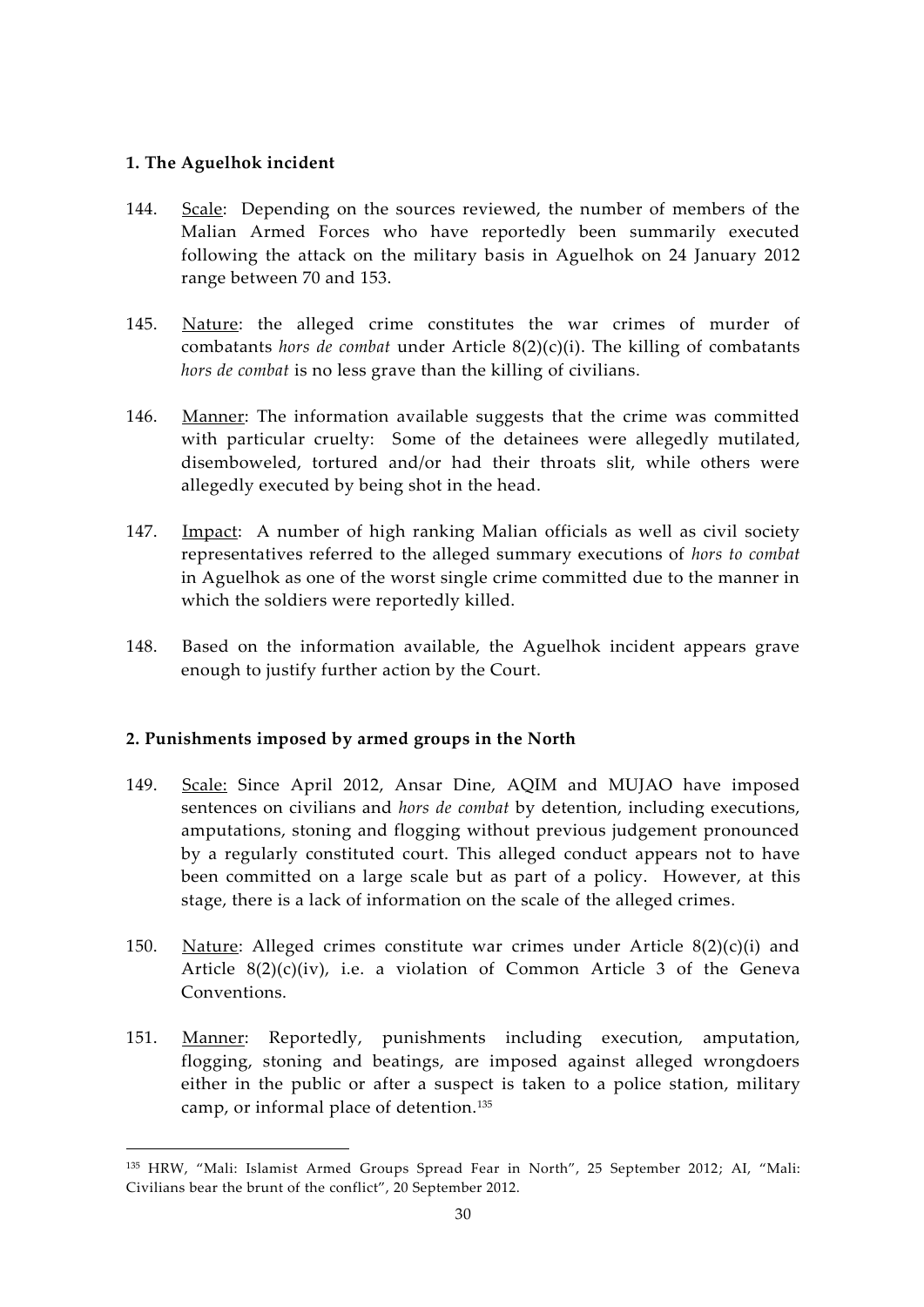- 152. Impact: Punishments such as executions, stoning, amputations, flogging and beatings as well as the passing of sentences without due process by armed groups had a severe impact on victims and their families, who are left traumatized and stigmatized in their communities. These alleged crimes have also had an impact on local population, creating an atmosphere of fear in local communities, particularly for the reason that the population had been summoned to watch the imposition of punishments in public.<sup>136</sup>
- 153. Based on the information available, the punishments imposed by armed groups in the North appear grave enough to justify further action by the Court.

#### **3. The destruction of religious and historical sites in Timbuktu**

- 154. Scale: The information available indicates that at least in the period from 4 May 2012 through 10 July 2012, a series of attacks against at least nine mausoleums out of 16 mausoleums listed in the UNESCO's World Heritage List<sup>137</sup>, two great mosques out of three great mosques listed in the UNESCO's World Heritage List<sup>138</sup>, and two historical monuments, in the city of Timbuktu have been intentionally perpetrated by members of Ansar Dine and possibly by members of AQIM.
- 155. Nature: The war crime of intentionally directing attacks against buildings dedicated to religion, education, art, science or charitable purposes, historic monuments, hospitals and places where the sick and wounded are collected, provided they are not military objectives under Article  $8(2)(e)(iv)$  violates the special protection of these objects reflected in the Additional Protocol I to the 1949 Geneva Conventions.<sup>139</sup> According to the ICRC Commentary, "the cultural or spiritual heritage covers objects whose value transcends geographical boundaries, and which are unique in character and are intimately associated with the history and culture of the people".<sup>140</sup> This is undoubtedly the case of the religious and historical buildings in Timbuktu which belong to the World's Heritage since 23 December 1988.

<sup>136</sup> HRW, "Mali: Islamist Armed Groups Spread Fear in North", 25 September 2012.

<sup>137</sup> UNESCO, World Heritage Committee, 36th session, 24 June - 6 July 2012, p. 214-215.

<sup>138</sup> UNESCO, "Timbuktu".

<sup>&</sup>lt;sup>139</sup> Article 53 of AP I reads: "Without prejudice to the provisions of the Hague Convention for the Protection of Cultural Property in the Event of Armed Conflict of 14 May 1954, and of other relevant international instruments, it is prohibited: (a) to commit any acts of hostility directed against the historic monuments, works of art or places of worship which constitute the cultural or spiritual heritage of peoples; (b) to use such objects in support of the military effort; (c) to make such objects the object of reprisals".

<sup>&</sup>lt;sup>140</sup> Y. Sandoz and others, "Commentary on the Additional Protocols of 8 June 1977 to the Geneva Conventions of 12 August 1949", nos. 2064 ff.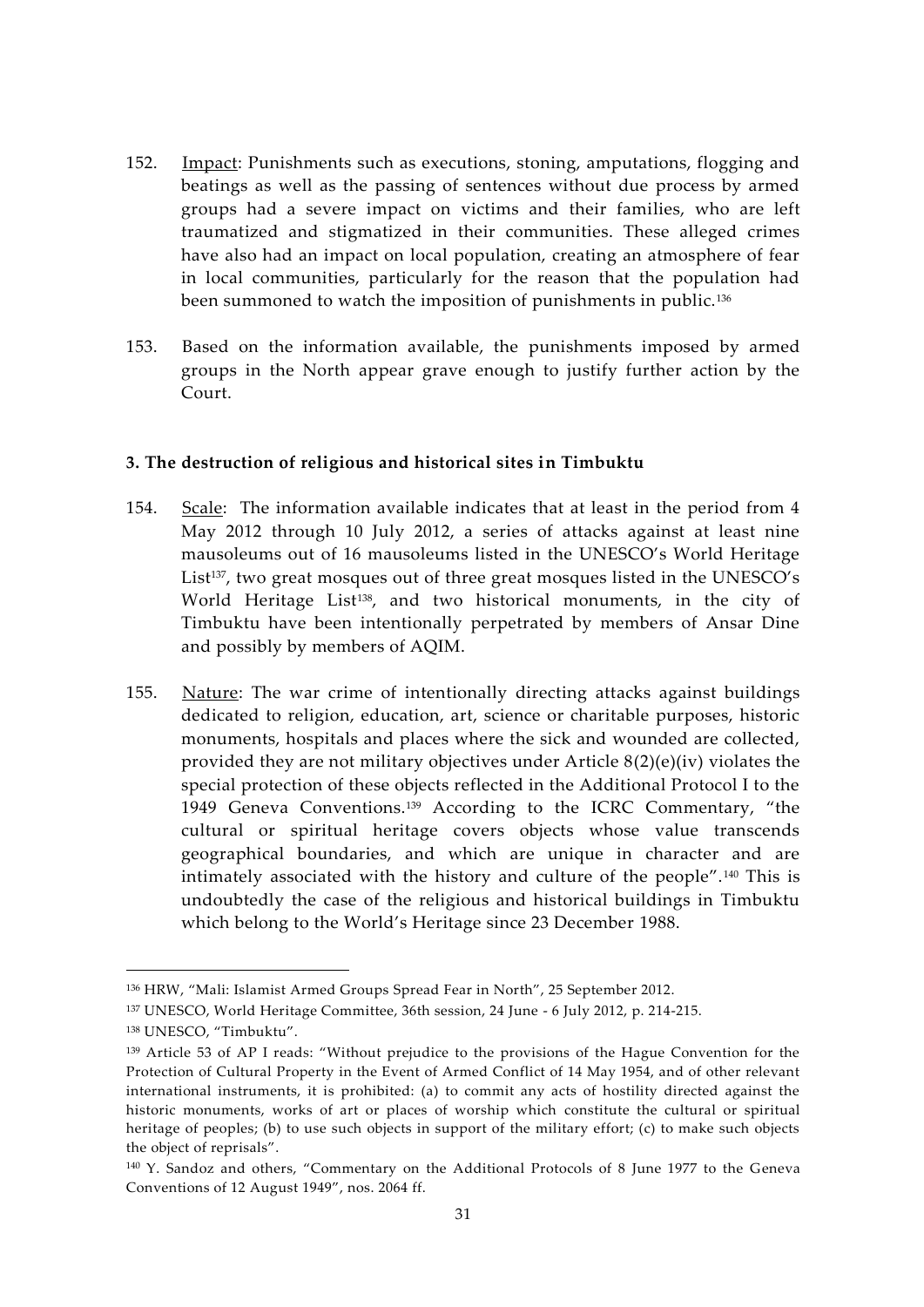- 156. Manner: The protected objects were intentionally damaged or destroyed, in some cases repeatedly and pursuant to the ideology of alleged perpetrators that these objects have had to be destroyed.<sup>141</sup> The religious and historical sites were demolished with axes, hatches and picks, while the wooden parts of the objects were burned.
- 157. Impact: The destruction of religious and historical World Heritage sites in Timbuktu appears to have shocked the conscience of humanity.
- 158. On 19 July 2012, the AU released a solemn declaration on the Situation in Mali, after the closure of the AU Summit stating that the AU "strongly condemns […] the senseless and unacceptable destruction of the cultural, spiritual and historical heritage of this region, notably in Timbuktu, which is a serious violation of international law, and urges that the perpetrators be brought to justice before the relevant international jurisdictions."<sup>142</sup>
- 159. In his statement to the UNSC on 8 August 2012, the UN Secretary General also recognized the attacked sites as "part of the indivisible heritage of humanity".<sup>143</sup>
- 160. Based on the information available, the destruction of religious and historical sites in Timbuktu appears grave enough to justify further action by the Court.

## **4. Pillaging**

- 161. Scale: The information available indicates that the alleged crime of pillaging took place in cities of Gao and Timbuktu by armed groups.
- 162. Nature: Alleged crimes constitute war crime under Article  $8(2)(e)(v)$ .
- 163. Manner: Systematic looting and destruction of private and public places took place, including banks, shops, food reserves, as well as public buildings, hospitals, schools and places of worship, offices of international organizations, including humanitarian organizations such as the ICRC<sup>144</sup>,

<sup>141</sup> The Guardian, "Timbuktu world heritage site attacked by Islamists", 1 July 2012.

<sup>142</sup> AU, "Solemn declaration on the situation in Mali", 19 July 2012, para 5.

<sup>143</sup> UN Secretary General, 8 August 2012.

<sup>144</sup> AI, "Mali: Five Months of Crisis, Armed Rebellion and Military Coup", May 2012, p.15.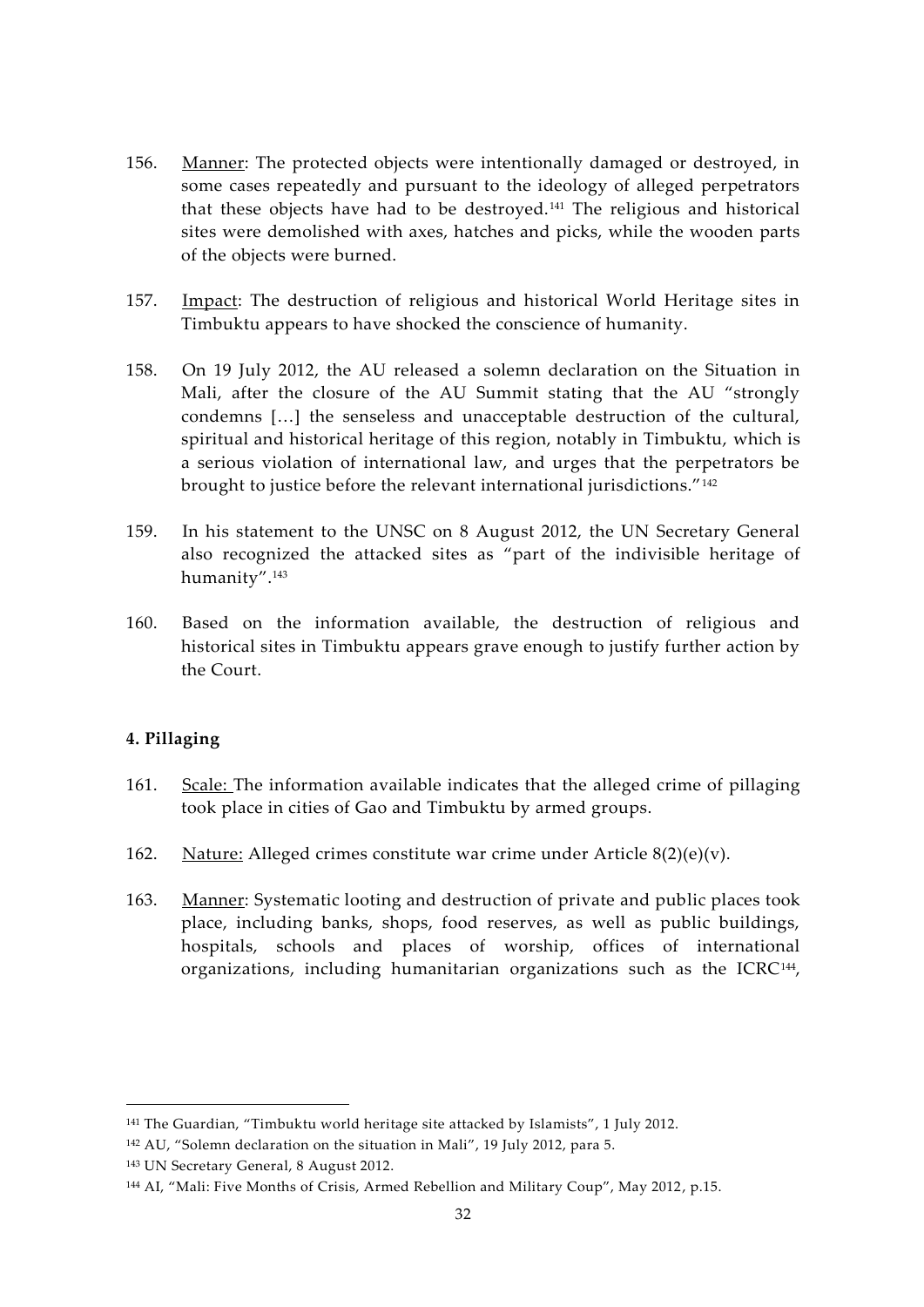residences of high-level civil servants, members of the Malian security services, and certain economic personalities.<sup>145</sup>

- 164. Impact: Systematic and widespread acts of pillaging had a severe impact on local communities of looted cities and villages.
- 165. Further information on whether acts of pillaging have been committed on a large scale or as part of a plan or a policy is required.

#### **5. Rape**

- 166. Scale: The number of cases of rape range from 50 to 100. At this stage, the scale of acts of rape committed in the Situation in Mali is unclear.
- 167. Nature: Alleged crimes constitute war crimes of rape under Article 8(2)(e)(vi) of the Statute. In the *Akayesu* judgement, the Trial Chamber described rape and sexual violence as some of the "worst ways of inflicting harm on the victim as he or she suffers both bodily and mental harm."<sup>146</sup>
- 168. Manner: The common *modus operandi* in cases of rape allegedly involved rebels jumping down from their vehicles, grabbing the girl as she was walking, lifting her into the car, covering her mouth to prevent her from screaming and abducting her.<sup>147</sup> Often women and girls were taken to abandoned homes, hotels, and other buildings and sexually assaulted before being returned within 24 hours.<sup>148</sup> In some cases, women and female minors were victims of gang-rape.<sup>149</sup> It also appears from "numerous witness accounts" that sexual violence was accompanied systematically by insults, particularly racial insults.<sup>150</sup>
- 169. Impact: The alleged acts of rape had a grave impact on victims, their family members and the local population.
- 170. Further information on whether acts of rape have been committed on a large scale or as part of a plan or a policy is required.

<sup>&</sup>lt;sup>145</sup> Information received by the Government of Mali; FIDH/AMDH, "Crimes de guerre au Nord-Mali", 11 July 2012, pp.16-17; HRW, "Mali: War Crimes by Northern Rebels", 30 April 2012; AI, "Mali: Five Months of Crisis, Armed Rebellion and Military Coup", May 2012, p.8.

<sup>146</sup> Summary of the Trial Judgment in the Jean-Paul Akayesu Case (Sept 2, 1998), ICTR 96-4-T, para. 13.

<sup>147</sup> HRW, "Mali: War Crimes by Northern Rebels", 30 April 2012.

<sup>148</sup> HRW, "Mali: War Crimes by Northern Rebels", 30 April 2012.

<sup>149</sup> AI, "Mali: Five Months of Crisis, Armed Rebellion and Military Coup", May 2012, pp.14-15.

<sup>150</sup> FIDH/AMDH, "Crimes de guerre au Nord-Mali," 11 July 2012, pp.14-15.